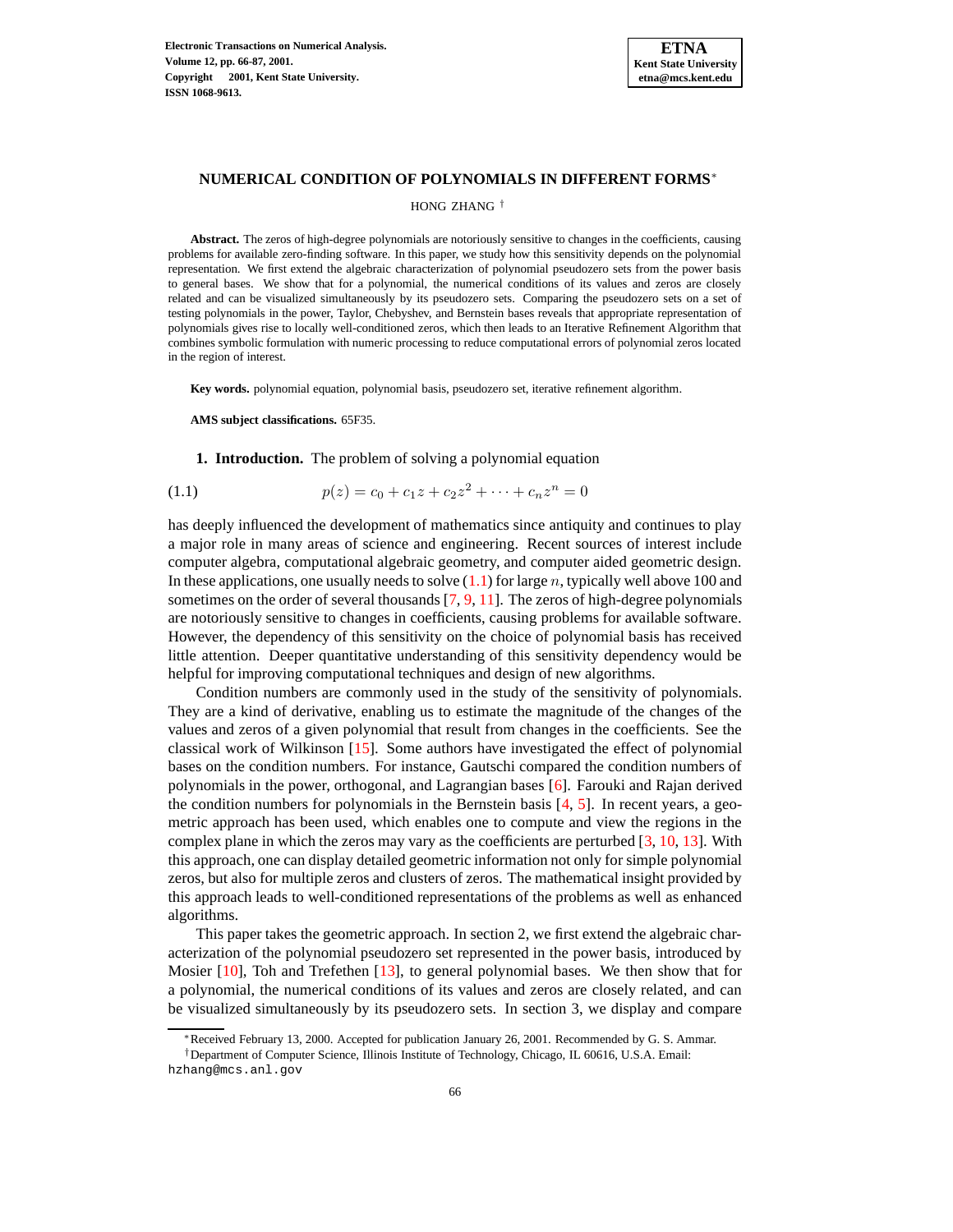the pseudozero sets for a set of carefully selected polynomials in the power, Taylor, Chebyshev, and Bernstein bases. In section 4, the insight gained from the comparison leads to an Iterative Refinement Algorithm, which is shown to generate local optimal approximations to polynomial zeros under described practical situations. Finally, we present and discuss results of experiments with the algorithm, and point out issues for further investigation.

**2. Condition of polynomial evaluation and polynomial zero.** Let  $P_n$  denote the set of polynomials with complex coefficients and degree at most  $n$ , and let

<span id="page-1-1"></span>
$$
B(z) = (p_0(z), p_1(z), ..., p_n(z))
$$

be a basis of  $P_n$ . For each  $p(z) \in P_n$ , there are unique  $c_k \in C$  such that

(2.1) 
$$
p(z) = \sum_{k=0}^{n} c_k p_k(z).
$$

We will also use p to denote the vector of coefficients  $(c_0, c_1, ..., c_n)^T$ , when there is no danger of confusion. As usual,  $||p||_{\infty} := \max_{0 \le k \le n} \{c_k\}$ . For any vector  $d = (d_0, d_1, ..., d_n)^T$ ,  $\|\cdot\|_d$  defines a pseudo-norm on  $P_n$  defined by

$$
||p||_d = \max_{0 \le k \le n} |d_k c_k|, \qquad p \in P_n.
$$

Of course, if all  $d_k \neq 0$ ,  $\|\cdot\|_d$  is a d-weighted ∞-norm. In particular,  $\|p - \hat{p}\|_d =$  $\max_{0 \le k \le n} |d_k(c_k - \hat{c}_k)|$  measures the perturbations in the coefficients of  $p(z)$  relative to the weights given by d. We define the vector  $d^{-1} = (d_0^{-1}, \dots, d_n^{-1})^T$ , where

$$
d_k^{-1} = \begin{cases} 1/d_k & \text{if } d_k \neq 0 \\ 0 & \text{otherwise} \end{cases}, \qquad k = 0, \dots, n,
$$

and we let

$$
||B(z)||_{d^{-1}} = \sum_{k=0}^{n} |d_k^{-1} p_k(z)|.
$$

Below, p is generally fixed and the  $c_k$ 's are relative to a basis B. We put  $d := ||p||_{\infty}p^{-1} =$  $||p||_{\infty}$  ( $c_0^{-1}$ , · · · ,  $c_n^{-1}$ )<sup>T</sup>, which corresponds to coefficient-wise perturbations to p. Under this d, we have

$$
||p||_d = ||p||_{\infty} = \max_{0 \le k \le n} |c_k|
$$
, and  $||B(z)||_{d^{-1}} = \left(\sum_{k=0}^n |c_k p_k(z)|\right) / ||p||_{\infty}$ .

We define the  $\epsilon$ -neighborhood and the  $\epsilon$ -pseudozero set of  $p(z)$  as

$$
N_{\epsilon}(p, B) = \{ \hat{p} \in P_n : ||p - \hat{p}||_d \le \epsilon \},
$$

and

(2.2) 
$$
Z_{\epsilon}(p, B) = \{z \in C : \hat{p}(z) = 0 \text{ for some } \hat{p} \in N_{\epsilon}(p, B)\}.
$$

<span id="page-1-0"></span>They are respectively, the set of all polynomials  $\hat{p}$  and their zeros obtained by coefficient-wise perturbations of p of size  $\leq \epsilon$ .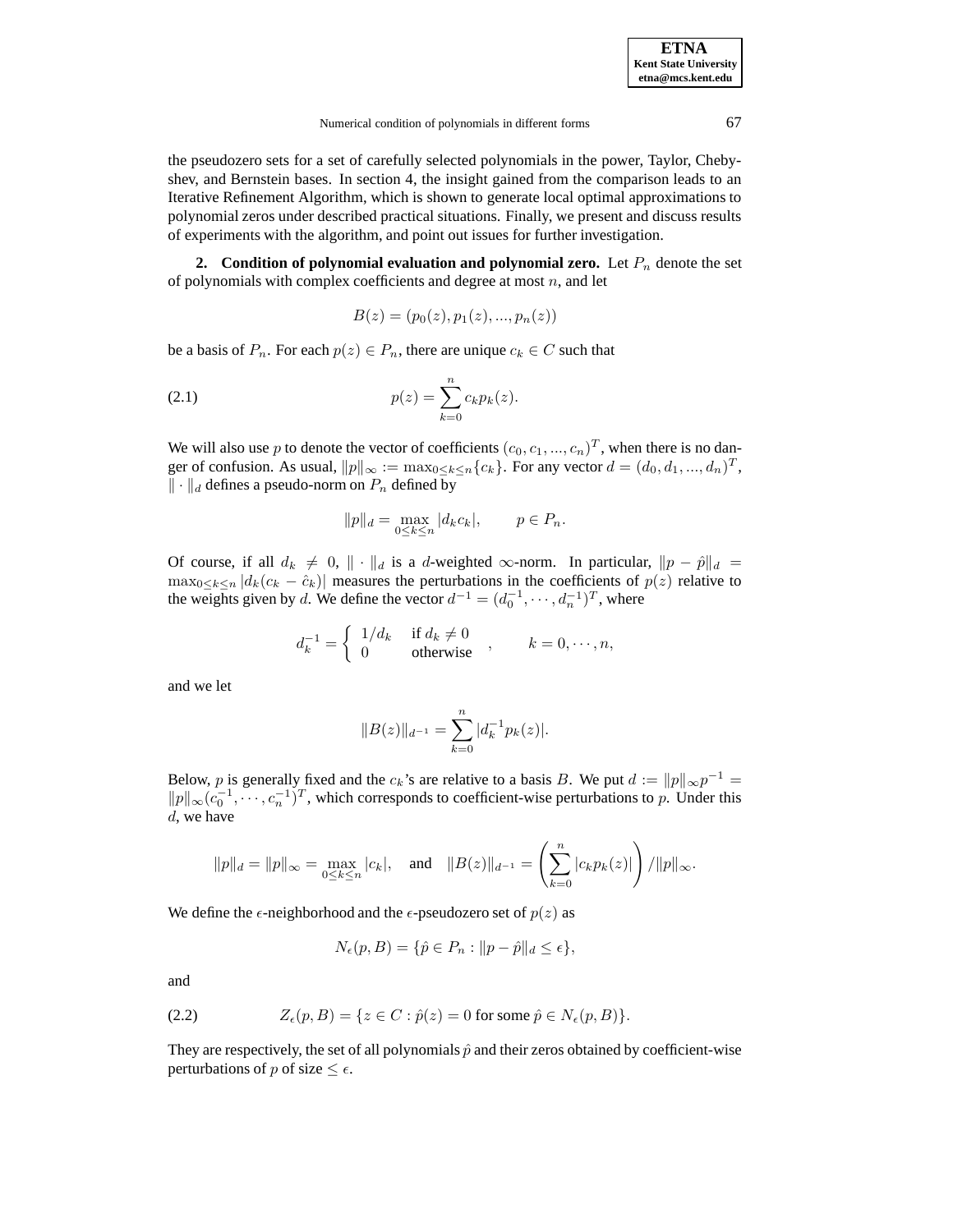LEMMA 2.1. *For any*  $\hat{z} \in C$ *, define the polynomials* 

$$
r(z) = \sum_{k=0}^{n} r_k p_k(z), \qquad \text{where } r_k = |d_k^{-1}| e^{-i \arg(p_k(\hat{z}))},
$$

*and*

$$
p_{\hat{z}}(z) = p(z) - \frac{p(\hat{z})}{r(\hat{z})}r(z).
$$

*Then, we have,*

*1.*  $p_{\hat{z}}(\hat{z}) = 0$ , 2.  $p_{\hat{z}}(z) \in N_{\epsilon}(p, B)$ , with  $\epsilon = \frac{|p(\hat{z})|}{\|B(\hat{z})\|}$ .  $\frac{|p(z)|}{\|B(\hat{z})\|_{d^{-1}}}$ , and 3.  $\|p_{\hat{z}} - p\|_d = \frac{|p(\hat{z})|}{\|B(\hat{z})\|}$ .  $\frac{|p(z)|}{\|B(\hat{z})\|_{a^{-1}}} = \min\{\|\hat{p}-p\|_{a} : \hat{p} \in P_n \text{ and } \hat{p}(\hat{z}) = 0\}.$ 

*Proof.* Using  $r(\hat{z}) = ||\tilde{B}(\hat{z})||_{d^{-1}}$  and  $||r||_d = 1$ , follow the proof given by Mosier (see  $[10, p. 266]$  $[10, p. 266]$ .  $\Box$ 

An algebraic characterization of the  $\epsilon$ -pseudozero set  $Z_{\epsilon}(p, B)$  under the power basis was first introduced by Mosier [\[10\]](#page-10-8), then by Toh and Trefethen [\[13\]](#page-10-9). Here we extend their results to general bases  $B(z)$ .

<span id="page-2-0"></span>PROPOSITION 2.2. Let  $p(z) \in P_n$ . If  $p(z)$  has the coefficients  $p = (c_0, c_1, ..., c_n)^T$  with *respect to the basis*  $B(z) = (p_0(z), p_1(z), ..., p_n(z))$ *, then* 

$$
(2.3) \t Z_{\epsilon}(p,B) = \{z \in C : \frac{|p(z)|}{\|B(z)\|_{d^{-1}}} \leq \epsilon\}.
$$

*Proof.* Straightforward application of Lemma [2.1.](#page-1-0) □

The quantity  $||B(z)||_{d^{-1}}$ , which appeared in the  $\epsilon$ -pseudozero set of  $p(z)$ , also appears in the condition numbers for the polynomial evaluation at  $z$ .

<span id="page-2-1"></span>LEMMA 2.3. Let  $p(z) = \sum_{k=0}^{n} c_k p_k(z)$ . Then the absolute and the relative condition *numbers for the evaluation of*  $p(z)$  *at*  $z_0$  *are respectively* 

<span id="page-2-2"></span>
$$
(2.4) \quad \hat{\kappa}(z_0,p,B) = \|B(z_0)\|_{d^{-1}} \qquad \text{and} \qquad \kappa(z_0,p,B) = \frac{\|p\|_d \|\|B(z_0)\|_{d^{-1}}}{|p(z_0)|}.
$$

*Proof.* Define the map  $M : C^{n+1} \rightarrow C$ , which associates with each vector  $p =$  $(c_0, c_1, ..., c_n)^T \in C^{n+1}$  the value  $p(z) = \sum_{k=0}^n c_k p_k(z)$ . The absolute condition number of  $M$  at  $p$  is defined as (see [\[14,](#page-10-10) p. 90])

$$
\hat{\kappa}(z_0, p, B) = \lim_{\delta \to 0} \sup_{\|\hat{p} - p\|_d \le \delta} \frac{|\hat{p}(z_0) - p(z_0)|}{\|\hat{p} - p\|_d}, \quad \text{where } \hat{p}(z_0) = \sum_{k=0}^n \hat{c}_k p_k(z_0).
$$

Since

$$
|\hat{p}(z_0) - p(z_0)| = \left| \sum_{k=0}^n d_k(\hat{c}_k - c_k) d_k^{-1} p_k(z_0) \right| \le ||\hat{p} - p||_d ||B(z_0)||_{d^{-1}} \text{ for any } \hat{p} \in C^{n+1},
$$

thus  $\hat{\kappa}(z_0, p, B) \leq \|B(z_0)\|_{d^{-1}}$ . The upper bound  $\|B(z_0)\|_{d^{-1}}$  can be attained for any given  $p = (c_0, c_1, ..., c_n)^T \in C^{n+1}$  and  $z_0 \in C$  by choosing  $\hat{p} = (\hat{c}_0, \hat{c}_1, ..., \hat{c}_n)^T$  with  $\hat{c}_k =$  $c_k + \delta |d_k^{-1}| e^{-i \arg(p_k(z_0))}$ , because  $\|\hat{p} - p\|_d = \delta$  and  $|\hat{p}(z_0) - p(z_0)| = \delta \|B(z_0)\|_{d^{-1}}$ .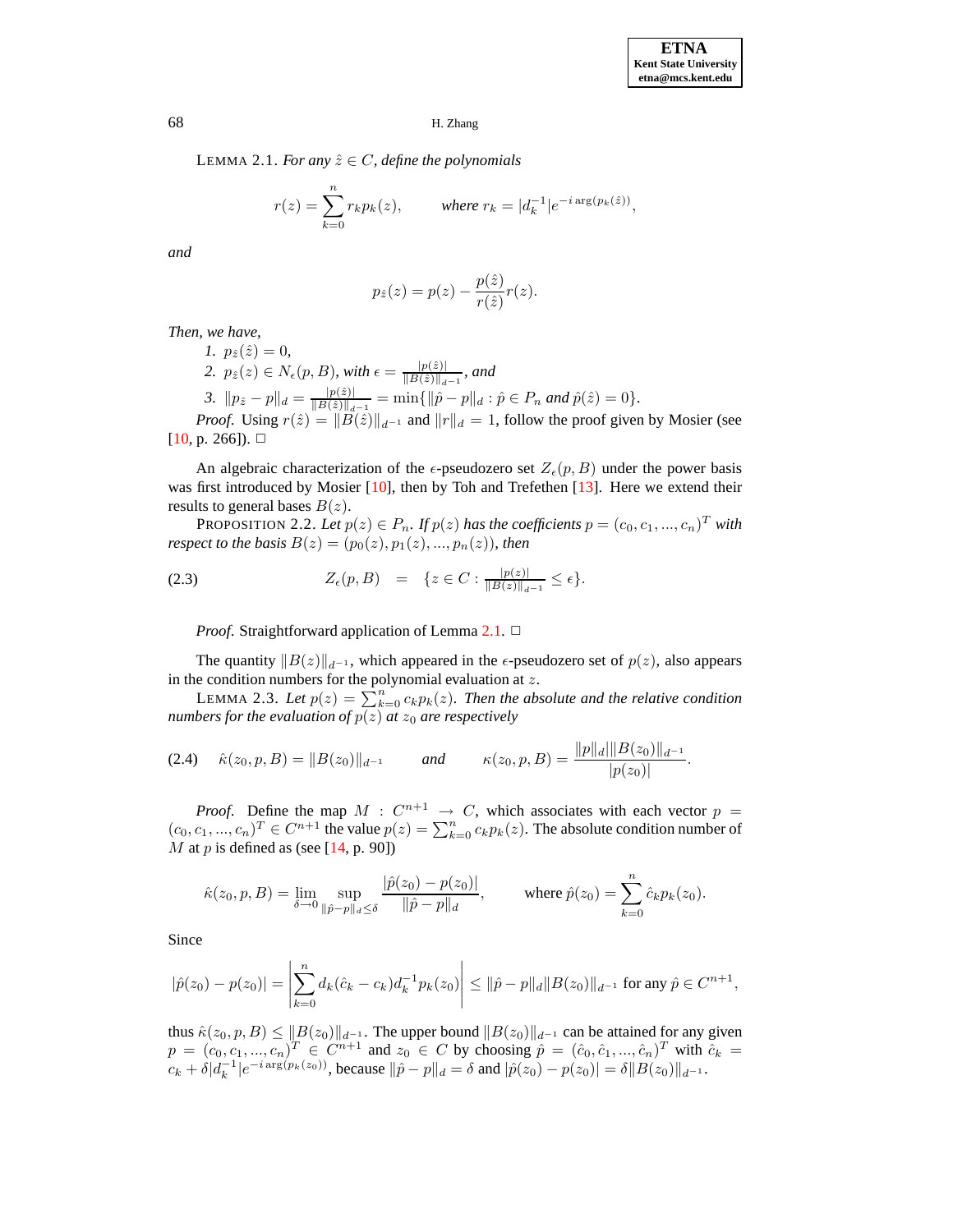The relative condition number is

$$
\kappa(z_0, p, B) := \hat{\kappa}(z_0, p, B) \frac{\|p\|_d}{|p(z_0)|} = \frac{\|p\|_d \|B(z_0)\|_{d^{-1}}}{|p(z_0)|}.\Box
$$

The pseudozero set  $Z_{\epsilon}(p, B)$  quantifies the conditioning of the zeros of the polynomial p. Using a stable zero-finding algorithm, the computed zeros of p should lie in a region  $Z_{Cu}(p, B)$ , where  $C = O(||p||_d)$  and u is the machine precision.  $(O(f))$  denotes any function whose absolute value is at most  $c|f|$  for a positive constant c, see [\[1,](#page-10-11) p. 7]). If  $\epsilon$  is chosen of the same order as u, i.e.,  $\epsilon = O(u)$ , then the computed zeros of p should fall into a region that almost coincides with  $Z_{\epsilon \|p\|_d}(p, B)$ . On the other hand, the condition number  $\kappa(z, p, B)$  provides bounds for possible perturbations of the computed value of  $p(z)$ . When p is evaluated at z by a stable method with the machine precision  $\epsilon$ , the relative computing error in evaluating  $p(z)$  should be no more than  $\epsilon \kappa(z, p, B)$ . Although the polynomial evaluations and polynomial zeros are two distinct problems, Proposition [2.2](#page-2-0) and Lemma [2.3](#page-2-1) reveal an interesting relationship between their numerical conditions:

<span id="page-3-0"></span>COROLLARY 2.4.

$$
(2.5) \t Z_{\epsilon \|p\|_d}(p, B) = \{z \in C : \frac{1}{\kappa(z, p, B)} \le \epsilon\}.
$$

That is, when the coefficients of a polynomial  $p(z)$  are perturbed,  $\kappa$  and  $1/\kappa$  provide information on how the values and the zeros, respectively, of  $p$  may change; or in other words, the numerical conditions of a polynomial, for both its values and zeros, can be revealed simultaneously by the magnitudes of either  $\kappa(z, p, B)$  or  $1/\kappa(z, p, B)$ . Since  $\kappa(z, p, B) = \infty$  at the zeros of p, it is appropriate to use the quantity  $1/\kappa(z, p, B)$ , whose  $\epsilon$ -level set is exactly the boundary of  $Z_{\epsilon \|p\|_d}(p,B)$ , the  $\epsilon \|p\|_d$ -pseudozero set of  $p(z)$ .

**3. Condition of polynomial basis.** The conditions of polynomials are basis-dependent, a fact that has been noticed and investigated by several researchers using the condition numbers. For instance, Gautschi introduced the condition numbers of polynomials in the power, orthogonal, and Lagrangian bases [\[6\]](#page-10-4). He compared the condition numbers of the zeros of the polynomials (i) and (vii) given below in the power and the Chebyshev bases, and concluded that "it is quite possible that equations that are ill-conditioned in power form become wellconditioned when expanded as orthogonal polynomials, and vice versa." Farouki and Rajan [\[4\]](#page-10-5) derived the condition numbers for polynomials in the Bernstein basis, and proved that the condition numbers for both simple and multiple polynomial zeros on a real interval  $(\alpha, \beta)$  are always smaller in the Bernstein basis than in the Taylor basis about any  $s \notin (\alpha, \beta)$ .

Our discussions in the previous section yield a geometric, closed-form representation (eqs. [\(2.4\)](#page-2-2) and [\(2.5\)](#page-3-0)) for the conditions of polynomials with respect to any basis  $B(z)$  of  $P_n$ . To be more specific, the influence of a basis on the conditioning of the polynomial [\(2.1\)](#page-1-1) is determined by the quantity

$$
\frac{1}{\kappa(z,p,B)} = \frac{|p(z)|}{\|p\|_d \|B(z)\|_{d^{-1}}} = \frac{|p(z)|}{\sum_{k=0}^n |c_k p_k(z)|}, \quad \text{when } d = \|p\|_{\infty} p^{-1},
$$

whose  $\epsilon$ -level sets are boundaries of the pseudozero sets  $Z_{\epsilon \|p\|_d}(p, B)$ , which can be efficiently computed and displayed in the complex plane.

In this section, we examine four bases of  $P_n$ :

- the power basis:  $B^{(0)}(z) = (1, z, z^2, \dots, z^n)$ ,
- the Taylor basis about  $s: B^{(s)}(z) = (1, z s, (z s)^2, \dots, (z s)^n)$ (note that the power basis  $B^{(0)}(z)$  is a special case of the Taylor basis),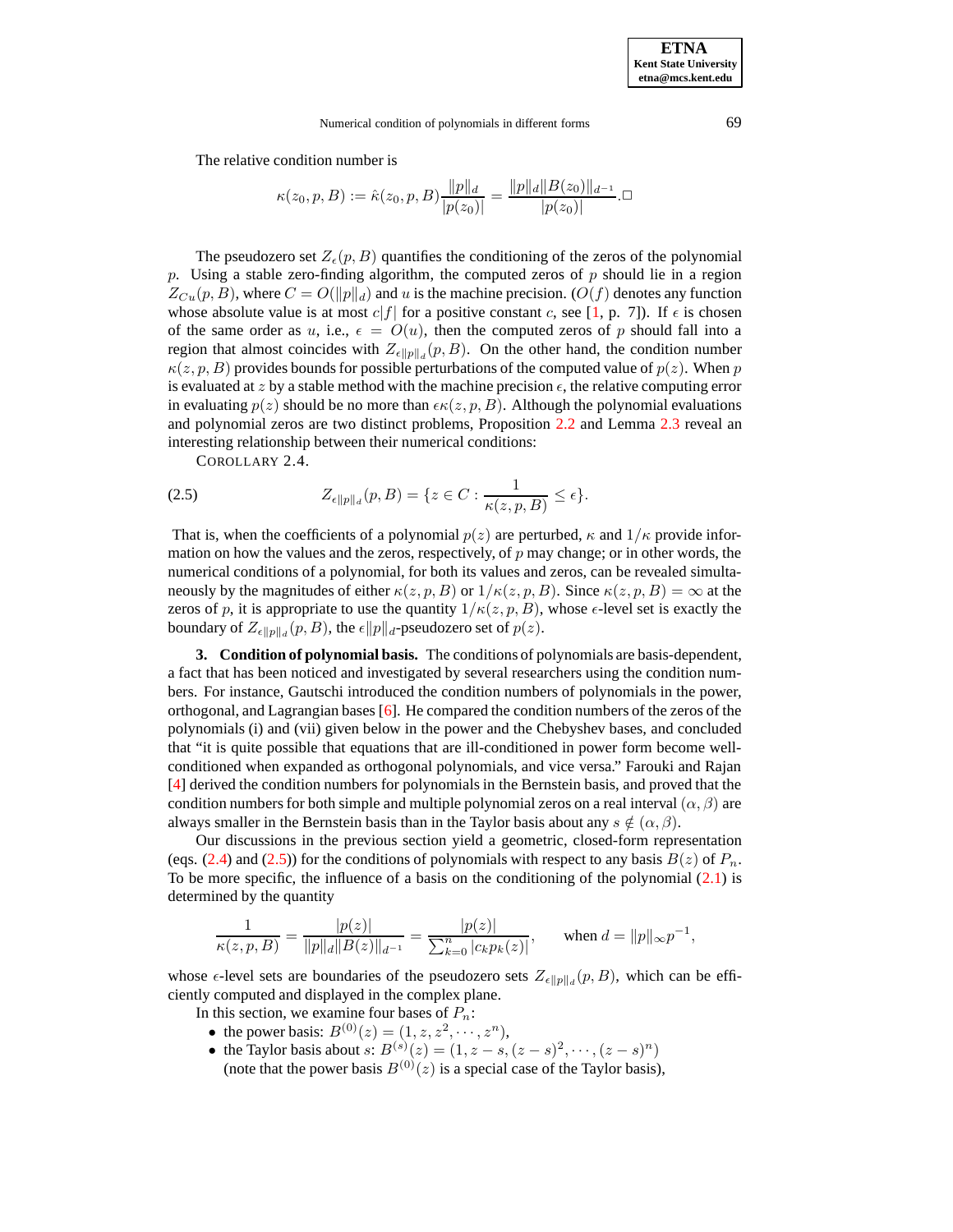- the Chebyshev basis:  $B<sup>c</sup>(z) = (T<sub>0</sub>(z), T<sub>1</sub>(z), \cdots, T<sub>n</sub>(z))$ , where  $T_k(z) = \cos k(\arccos z), -1 \leq Re(z) \leq 1$ , and
- the Bernstein basis:  $B^b(z) = (b_0^n(z), b_1^n(z), \dots, b_n^n(z))$ , with
- $b_k^n(z) = \binom{n}{k} (\beta z)^{n-k} (z \alpha)^k / (\beta \alpha)^n, \, \alpha \le Re(z) \le \beta.$

The power basis is by far the best understood and most commonly used basis for polynomials. The Taylor basis is simply a shift or a variable exchange of the power basis. The Chebyshev basis is an orthogonal basis and has been used in approximation theory, algebra, and number theory, as well as numerical analysis and computation. The Bernstein basis was originally constructed by probabilistic reasoning for use in approximating continuous functions. One of its applications is in parameterizing Bernstein-Bézier curves, which have enjoyed considerable popularity in computer aided design applications due to their elegant geometric properties and the simple recursive algorithms available for processing them.

For each of the bases listed above, we explore the following degree-20 polynomials, most of which are chosen or modified from [\[13\]](#page-10-9):

(i) scaled "Wilkinson polynomial":  $p(z) = \prod_{k=1}^{20} (z - k/20)$ .

- (ii) the Chebyshev polynomial of degree 20:  $p(z) = \cos 20(\arccos z)$ ,  $-1 \le Re(z) \le 1$ .
- (iii) the monic polynomial with zeros equally spaced on the curve  $z = x + i \sin(\pi x)$ ,  $-1 \leq$  $x \le 1$ , namely,  $2(k+0.5)/19 + i \sin 2\pi (k+0.5)/19$ ,  $k = -10, -9, \dots, 9$ .
- (iv)  $p(z) = \sum_{k=0}^{20} (10z)^k / k!$ .
- (v) the monic polynomial with zeros:  $10/11 2^{-k}$ ,  $k = 1, 2, \dots, 20$ .
- (vi)  $p(z) = (z 10/11)^{20}$ .
- (vii) the monic polynomial with zeros:  $2^{-19}$ ,  $2^{-18}$ ,  $\cdots$ , 1.
- (viii)  $p_1(z) = 1 + z + z^2 + \cdots + z^{19} + z^{20}$ ,  $p_2(z) = (1 + z + z^2 + \cdots + z^{10})^2$ , and  $p_3(z) = (1 + z + z^2 + \cdots + z^5)^4.$

Figures 6.1 - 6.9 display the pseudozero sets  $Z_{\epsilon \|p\|_d}(p, B)$  whose boundaries are labeled by  $\log_{10} \epsilon$ . The experiments were implemented using MATLAB and its Symbolic Math Toolbox. We first input a polynomial  $p(z)$  in the power basis. We then converted the coefficients to the coefficients in three other bases symbolically or using 128 decimal precision. Next, we numerically evaluated the function  $1/\kappa(z, p, B)$  at  $100 \times 100$  grid points in a rectangular region that contains all the zeros of p. We finally drew the level sets of  $-\log_{10} \kappa(z, p, B)$ using the MATLAB function *contour*.

All the figures confirm that the pseudozero sets of polynomials are basis-dependent, consequently the numerical conditioning of polynomial evaluation and polynomial zero are basisdependent.

The first phenomenon observed in our experiments is that the components of the pseudozero sets in the power basis  $B^{(0)}$  that contain polynomial zeros with small magnitudes are smaller than those containing zeros with larger magnitudes. In particular, the component that contains a root in a neighborhood of  $z = 0$  is significantly smaller than the rest of the components of  $Z_{\epsilon}(p, B^{(0)})$ . This observation is verified by eqs. [\(2.4\)](#page-2-2)-[\(2.5\)](#page-3-0), since  $||B^{(0)}(z)||_{d^{-1}}$ is a monotonic decreasing function of  $|z|$ :

$$
||B^{(0)}(z)||_{d^{-1}} = \sum_{k=0}^{n} |d_k^{-1}||z^k| < \sum_{k=0}^{n} |d_k^{-1}||\tilde{z}^k| = ||B^{(0)}(\tilde{z})||_{d^{-1}}, \quad \text{whenever } |z| < |\tilde{z}|.
$$

Consequently, the component of  $Z_{\epsilon}(p, B^{(s)})$  in the Taylor basis about s that contains the polynomial zeros in the neighborhood of s would be smaller than the other components of  $Z_{\epsilon}(p, B^{(s)})$ . The Bernstein basis  $b_k^n(z) = {n \choose k}(\beta - z)^{n-k}(z - \alpha)^k/(\beta - \alpha)^n$ ,  $k = 0, \dots, n$ , behaves analogously around  $z = \alpha$  and  $z = \beta$ .

Now let us consider polynomial zeros that are far from the origin  $z = 0$ . Figures 6.1 -6.4 show that at well-isolated simple zeros, either real or complex, the pseudozero sets in any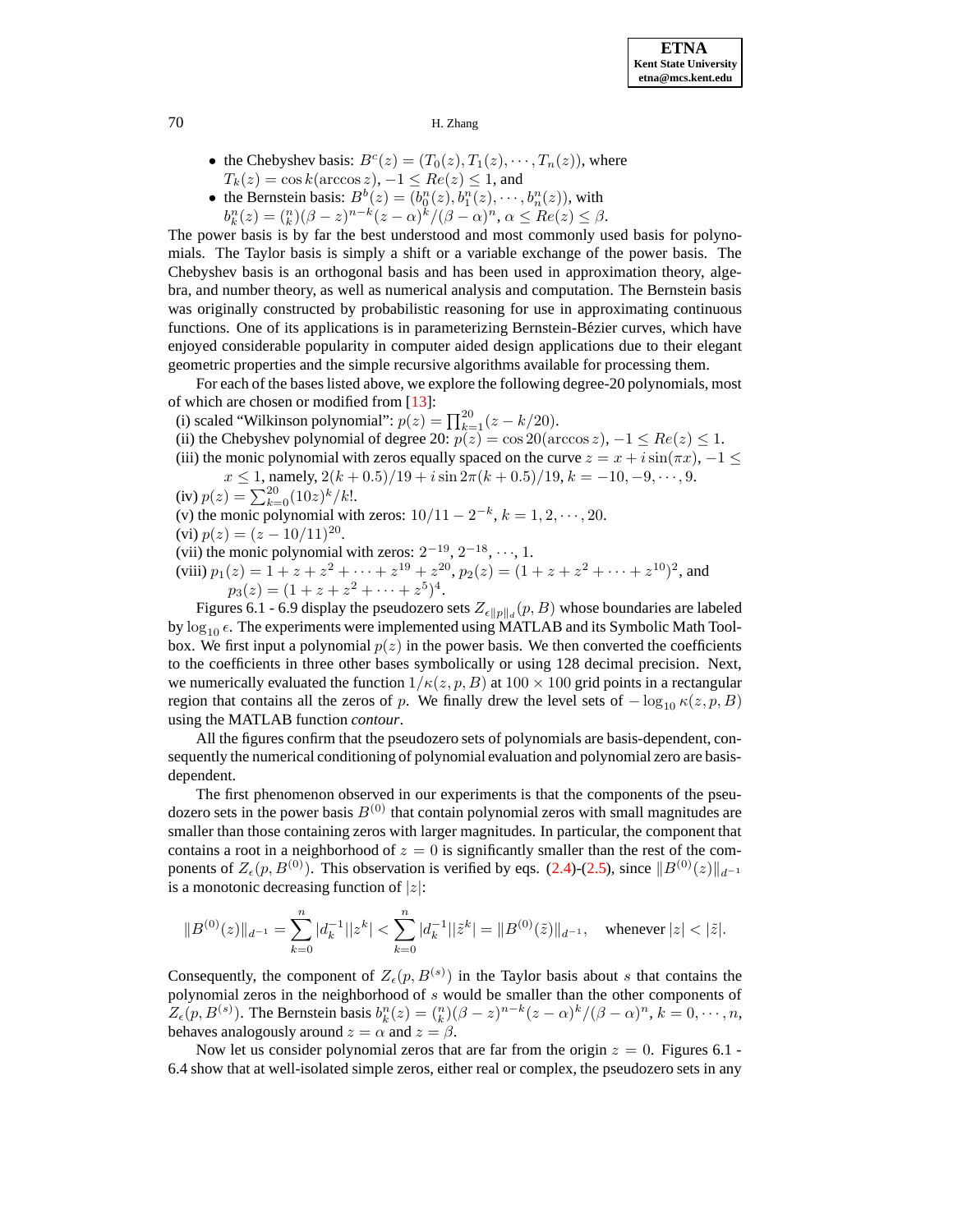of the three bases, power, Chebyshev, and Bernstein, have areas within an order of magnitude of one another. In general, the Bernstein basis has slightly smaller pseudozero sets than the other two. On the other hand, figures 6.5 - 6.7 show that the conditions of clustered or multiple polynomial zeros are generally worse than those of simple zeros for each of the four bases. Between these bases, the Bernstein basis has the smallest pseudozero sets, followed by the Chebyshev basis, and the power basis is the worst (except the case in which a cluster or a multiple zero is located around  $z = 0$ , such as the polynomial (vii) for which the power basis behaves better than the Chebyshev basis; also see [\[6\]](#page-10-4)).

Figures 6.8 and 6.9 reveal that, as polynomial zeros become closer or multiplicities of polynomial zeros become larger, the conditioning of the polynomials in the power basis, and of course in the Taylor basis, deteriorates rapidly, yet the pseudozero sets of the polynomials in the Bernstein basis are relatively unchanged. This phenomenon is also observed in figures 6.5 and 6.6, in which the disparities between the conditioning of the power, Chebyshev, and Bernstein bases become more striking as the cluster of polynomial zeros  $\xi_k = 10/11 - 2^{-k}$ ,  $k = 1, \dots, 20$ , merges into a single 20-fold zero  $\xi = 10/11$ .

**4. Accuracy refinement of polynomial zeros.** The analysis and experiments given in the previous sections demonstrate that polynomial bases that have smaller  $||B(z)||_{d^{-1}}$  in the region of interest give rise to locally better conditioned representations, which suggests that conditioning of polynomials can be improved through careful basis transformation. Since the zero-finding procedure used for the power basis can be applied directly to the Taylor basis representation by a variable substitution, an immediate application of this idea is to use the Taylor basis  $B^{(s)}(z)$  with s chosen in the region of interest to improve local numerical condition of polynomialsthat are initially represented in the power basis. Another application is to refine approximated polynomial zeros to optimal accuracy using a sequence of Taylor bases  $\{B^{(s_k)}(z), \, k=1,2,\cdots\}.$ 

Let  $p(z) \in P_n$  be represented in the power basis  $B^{(0)}(z)$ . With no loss of generality, we assume  $p(0) \neq 0$ . (Otherwise  $p(z) = z^m g(z)$  with  $g(0) \neq 0$ , the same discussions are applied to  $g(z)$ .) For any two Taylor bases  $B^{(s_1)}(z)$  and  $B^{(s_2)}(z)$ , assuming  $O(|p(s_2)|) =$  $O(|p(s_1)|)$  as  $s_i \to \xi$  with  $p(\xi) = 0$ , if  $|z - s_2| \ll |z - s_1|$ , then

$$
||B^{(s_2)}(z)||_{d^{-1}} = \sum_{k=0}^n |\frac{p^{(k)}(s_2)}{k!}(z-s_2)^k|
$$
  

$$
\ll \sum_{k=0}^n |\frac{p^{(k)}(s_1)}{k!}(z-s_1)^k| = ||B^{(s_1)}(z)||_{d^{-1}},
$$

which implies that when  $|\xi - s_2| \ll |\xi - s_1|$  with  $p(\xi) = 0$ , the conditioning of the zero  $\xi$  under the basis  $B^{(s_2)}(z)$  is likely better than using the basis  $B^{(s_1)}(z)$ . Proposition [4.1](#page-5-0) formalizes this argument.

Let  $p(z) \in P_n$ . Suppose  $p(z)$  has  $n_0$  well-separated zeros (here, a cluster of zeros is considered as a multiple zero). For  $\epsilon > 0$  small enough, the set  $Z_{\epsilon}(p, B)$  has  $n_0$  disjoint connected components, each of which contains a zero of  $p(z)$  (see [\[10\]](#page-10-8)). We use  $Z_{\epsilon}^{(\xi)}(p, B)$ to denote the connected component of  $Z_{\epsilon}(p, B)$  that contains the zero  $\xi$ .

<span id="page-5-0"></span>PROPOSITION 4.1. Let  $\xi$  *be an m-fold zero of*  $p(z)$ *, and*  $Z_1 = Z_{\text{all}}^{(\xi)}$  $\sum_{e \|p\|_d}^{(\xi)} (p, B^{(0)}) \cap \{z \in$  $C: |z - \xi| \leq \delta_0$ , where  $\delta_0$  *is chosen such that*  $Z_1$  *is a small neighborhood of*  $\xi$ . Define

$$
Z_k = Z_{\epsilon ||p||_d}^{(\xi)}(p, B^{(s_{k-1})}) \cap Z_{k-1}, \qquad k = 2, \cdots, m,
$$

*where*  $s_{k-1}$  ∈  $Z_{k-1}$ *, and*  $\delta_k = max\{|z - \hat{z}| : \forall z (\hat{z} \in Z_k)\}\$ *. Then,* 

<span id="page-5-1"></span>(4.1) 
$$
|p(z)| \le O(\epsilon^k) \text{ for any } z \in Z_k, \text{ and } \delta_k \le O(\epsilon^{k/m}).
$$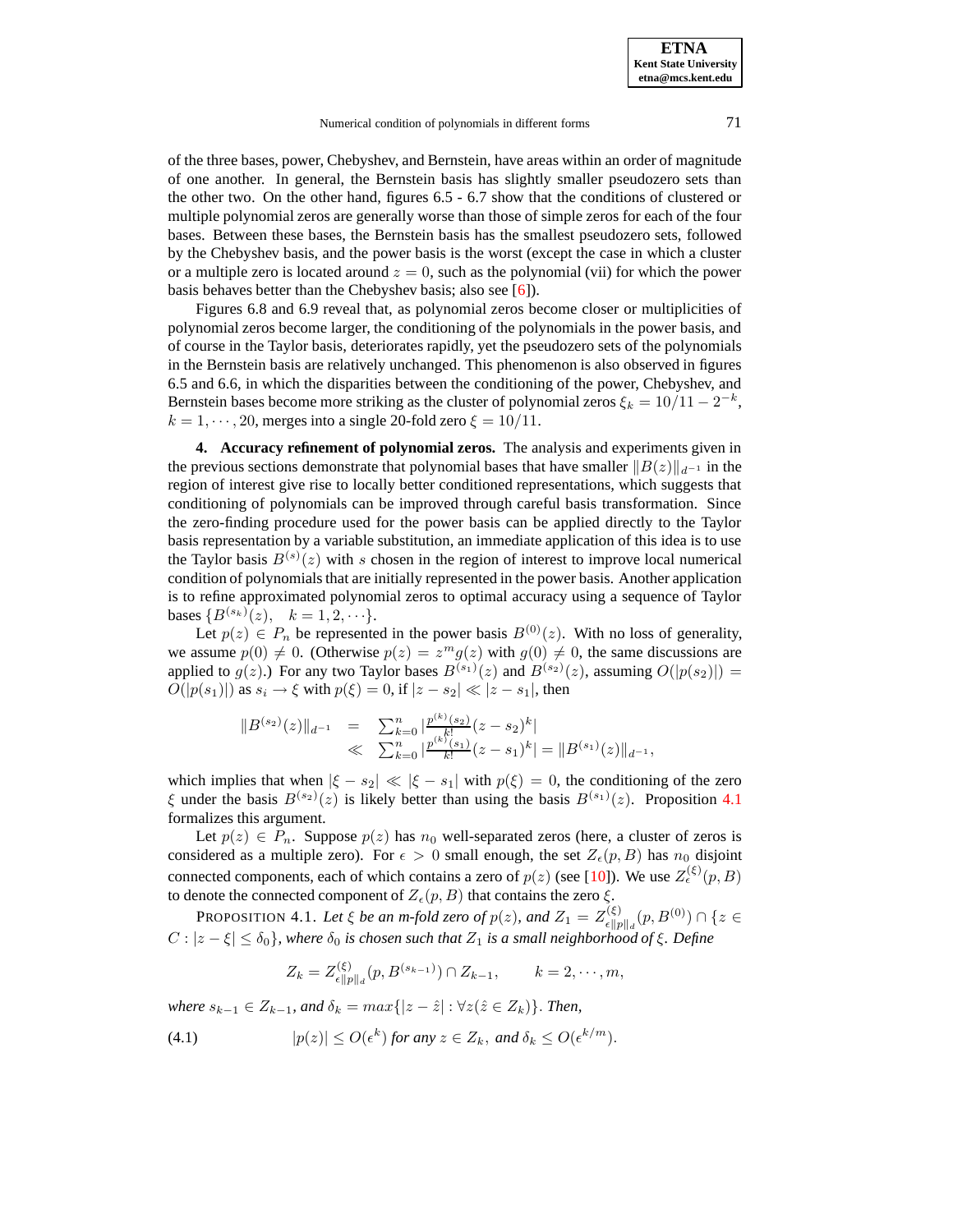*Proof.* We prove the proposition by induction on k. Let T denote the function

$$
T(z,s) = ||p||_d ||B^{(s)}(z)||_{d^{-1}} = \sum_{i=0}^n \left| \frac{p^{(i)}(s)}{i!} (z-s)^i \right|, \quad \forall (z,s) \in C^2,
$$

(note that  $d = ||p||_{\infty} p^{-1}$  and  $p(z) = \sum_{i=0}^{n} \frac{p^{(i)}(s)}{i!}$  $\frac{\partial f(s)}{\partial i}(z-s)^i$  ). For  $k = 1, \forall z \in Z_1, |p(z)| \le$  $\epsilon T(z, 0) = O(\epsilon)$ , because  $T(z, 0)$  is bounded on  $Z_1$ . Then, we have,

$$
|z-\xi| = \left|\frac{p(z)}{p^{(m)}(\xi)/m! + O(z-\xi)}\right|^{1/m} \le O(|p(z)|^{1/m}) \le O(\epsilon^{1/m}),
$$

leading to  $|z-\hat{z}|\leq |z-\xi|+|\hat{z}-\xi|\leq O(\epsilon^{1/m})$  for any  $z$  and  $\hat{z}\in Z_1$ . Thus  $\delta_1\leq O(\epsilon^{1/m})$ . Now, suppose  $|p(z)| \le O(\epsilon^k)$ ,  $\forall z \in Z_k$  and  $\delta_k \le O(\epsilon^{k/m})$  for  $2 \le k < m$ . Then, for

 $s_k \in Z_k$ 

$$
|p(s_k)| \le O(\epsilon^k),
$$

and

$$
|p^{(i)}(s_k)| = \left|\frac{p^{(m)}(\xi)}{(m-i)!}(s_k - \xi)^{m-i} + O((s_k - \xi)^{m-i+1})\right| \le O(\delta_k^{m-i}), \quad i = 1, 2, \cdots, m-1.
$$

Thus,  $\forall z \in Z_{k+1}$ ,

$$
T(z, s_k) = |p(s_k)| + \sum_{i=1}^{m-1} \left| \frac{p^{(i)}(s_k)}{i!} (z - s_k)^i \right| + \sum_{i=m}^{n} \left| \frac{p^{(i)}(s_k)}{i!} (z - s_k)^i \right| \text{ (since } z, s_k \in Z_k)
$$
  
\n
$$
\leq O(\epsilon^k) + \sum_{i=1}^{m-1} O(\delta_k^{m-i}) \delta_k^i + O(\delta_k^m)
$$
  
\n
$$
\leq O(\epsilon^k),
$$

which gives

$$
|p(z)| \le \epsilon T(z, s_k) \le O(\epsilon^{k+1}).
$$

Using the same discussion as in the case  $k = 1$ , we obtain  $|z - \hat{z}| \le O(\epsilon^{(k+1)/m})$ , for any z and  $\hat{z} \in Z_{k+1}$ , i.e.,  $\delta_{k+1} \le O(\epsilon^{(k+1)/m})$ .  $\Box$ 

Proposition [4.1](#page-5-0) yields a constructive way to refine the accuracy of approximations to polynomial zeros. Based on this, we designed the following *Iterative Refinement Algorithm*.

**Algorithm:**  $\hat{\xi}_{new} = REFI(p, \hat{\xi}_{old}, tol)$ *Input:* p*: polynomial with complex coefficients and degree* n*.* ˆξold*: an approximation to* ξ*, where* ξ *is an m-fold zero of* p*.* tol*: error tolerance.*

 $Output: \hat{\xi}_{new}: |\hat{\xi}_{new} - \xi| < |\hat{\xi}_{new}| \cdot tol$ , or a new approximation to  $\xi$ .

 $Set \hat{\xi}_1 = \hat{\xi}_{old}.$ *For*  $k = 1, \dots, m - 1$ *(i) Form*  $p(z) = \sum_{i=0}^{n} a_i(z - \hat{\xi}_k)^i = f(y)$ *, where*  $y = z - \hat{\xi}_k$ *. (ii) Compute*  $\hat{\xi}_f$ *, the root of*  $f(y)$  *with the smallest magnitude by a stable zero-finding numerical method. (iii) Set*  $\hat{\xi}_{k+1} = \hat{\xi}_k + \hat{\xi}_f$ *.*  $(iv)$  *If*  $|\hat{\xi}_f| < |\hat{\xi}_{k+1}| \cdot tol$ , *stop.*  $Set \hat{\xi}_{new} = \hat{\xi}_{k+1}.$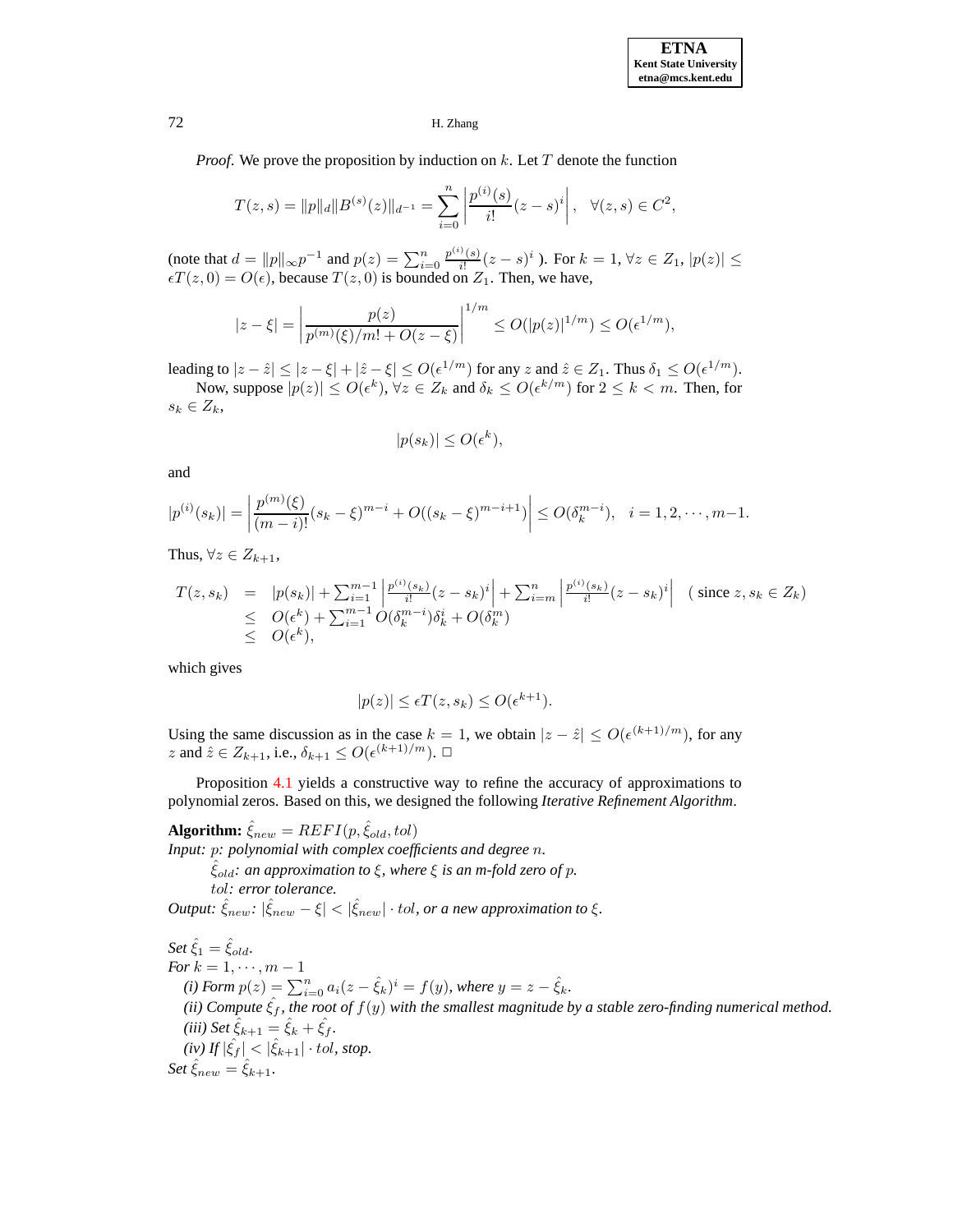The algorithm generates a set of approximations  $\{\hat{\xi}_k\}$  to  $\xi$ , an m-fold zero of  $p(z)$ . Assuming that  $\epsilon$  is of the order of the machine precision, and that the input  $\hat{\xi}_{old} \in Z_1$  =  $Z_{\epsilon\parallel r}^{(\xi)}$  $k_{\epsilon \|p\|_d}^{(\xi)}(p, B^{(0)})$  is well separated from other connected components of  $Z_{\epsilon \|p\|_d}(p, B^{(0)})$ , then each  $\hat{\xi}_k$  is expected to fall into  $Z_{\epsilon \| n}^{(\xi)}$  $\hat{\xi}_{\epsilon \| p \|_d}^{(\xi)}(p, B^{(\hat{\xi}_{k-1})})$ , since  $\hat{\xi}_k$  is computed by a stable zerofinding numerical method for  $p(z)$  represented in the basis  $B^{(\hat{\xi}_{k-1})}(z)$ . Although it is impossible to rigorously establish that each  $\hat{\xi}_k$  also lies inside  $Z_{k-1}$  as required by Proposition [4.1,](#page-5-0) we can reasonably conjecture that when  $\epsilon$  is small enough,

$$
\delta_k = O(\epsilon^{k/m}) \ll O(\epsilon^{(k-1)/m}) = \delta_{k-1}, \qquad k = 2, 3, \cdots,
$$

i.e.,  $Z_k$  is much smaller than  $Z_{k-1}$  if they have similar geometric shapes. Since  $\xi$  is a common interior point of  $Z_{k-1}$  and  $Z_k$ , it is likely that  $Z_k = Z_{\epsilon \parallel n}^{(\xi)}$  $\chi_{\epsilon \|p\|_d}^{(\xi)}(p,B^{(\hat{\xi}_{k-1})}) \cap Z_{k-1} \approx$  $Z_{\epsilon\parallel r}^{(\xi)}$  $\hat{\xi}_{k}^{(\xi)}(n, B^{(\hat{\xi}_{k-1})})$ , and consequently it is highly possible that  $\hat{\xi}_k \in Z_k$ . According to Propo-sition [4.1,](#page-5-0)  $\{\hat{\xi}_k\}$  then converges to  $\xi$  linearly at the rate  $\epsilon^{1/m}$ , and it would take at most  $m-1$ refinements to get an optimal approximation within the given machine precision.

The Taylor coefficients  $p = (a_0, a_1, \dots, a_n)^T$  in Step (i) can be computed by using from about  $9n \log_2 n$  to  $18n \log_2 n$  arithmetic operations [\[1\]](#page-10-11). Since basis conversions from the power basis are usually numerically unstable [\[5\]](#page-10-6), the coefficients in the new bases should be computed either symbolically or numerically with high digit precision.

The algorithm can be used interactively. For example, after a set of desirable zeros of the polynomial  $p(z)$  is computed by a zero-finding routine, the pseudozero set can be plotted around the computed zeros as shown in figures 6.1 - 6.9. If a suspect ill-conditioned zero is viewed, say  $\hat{\xi}$ , we may implement REFI with  $\hat{\xi}_{old} = \hat{\xi}$  ( $\hat{\xi}_{old}$  can also be input by clicking the mouse on the computer screen at the center of the suspect component of the pseudozero set). The zeros can be refined either one at a time, or simultaneously on several subsets. For the former, after each zero is refined, the polynomial is deflated and REFI is then applied to the deflated polynomial (care should be taken to ensure deflation stability, see [\[8,](#page-10-12) [12,](#page-10-13) [15\]](#page-10-3) for details); while for the latter, since the refinement of one zero is independent of the others, REFI can be applied concurrently to several subsets of the computed zeros on parallel computers or on clusters of workstations.

**5. Numerical experiments.** We implemented REFI for the polynomials given below on a SUN Ultra 170E workstation. Our programs were written in the MATLAB language, which uses double precision numeric arithmetic. We first computed numerical zeros  $\{\xi_i^{(0)}\}$  $\binom{0}{i}$ in the power basis by the MATLAB *roots* function. We then implemented REFI with  $\hat{\xi}_{old}$ chosen in the desired region. The Taylor coefficients were computed symbolically using the MATLAB Symbolic Math Toolbox. There was no noticeable time delay for using symbolic formulations in our implementations.

*Example* 5.1. The square of "Wilkinson polynomial":  $p(z) = \prod_{k=1}^{20} (z - k)^2$ .

We first computed all 40 numerical zeros in the power basis. We then plotted them (marked by green o) together with  $Z_{\epsilon}(p, B^{(0)})$  (marked by green curves) in figure [6.10](#page-20-0) (left), in which  $\epsilon = eps||p||_d$ ,  $eps = 2.2 \times 10^{-16}$  is the MATLAB machine precision. As shown, 34 numerical zeros fell into the same connected component of  $Z_{\epsilon}(p, B^{(0)})$ , indicating that they could be ill-conditioned. Therefore, we implemented one iteration of REFI with  $\xi_{old} = 14$ , because 14 is located roughly in the center of this suspect component. The roots of  $f(y)$  were also computed using the MATLAB *roots* function, which generated 40 new numerical zeros of  $p(z)$  (marked by blue x). Next, we plotted  $Z_{\epsilon}(p, B^{(14)})$  (marked by blue curves) in the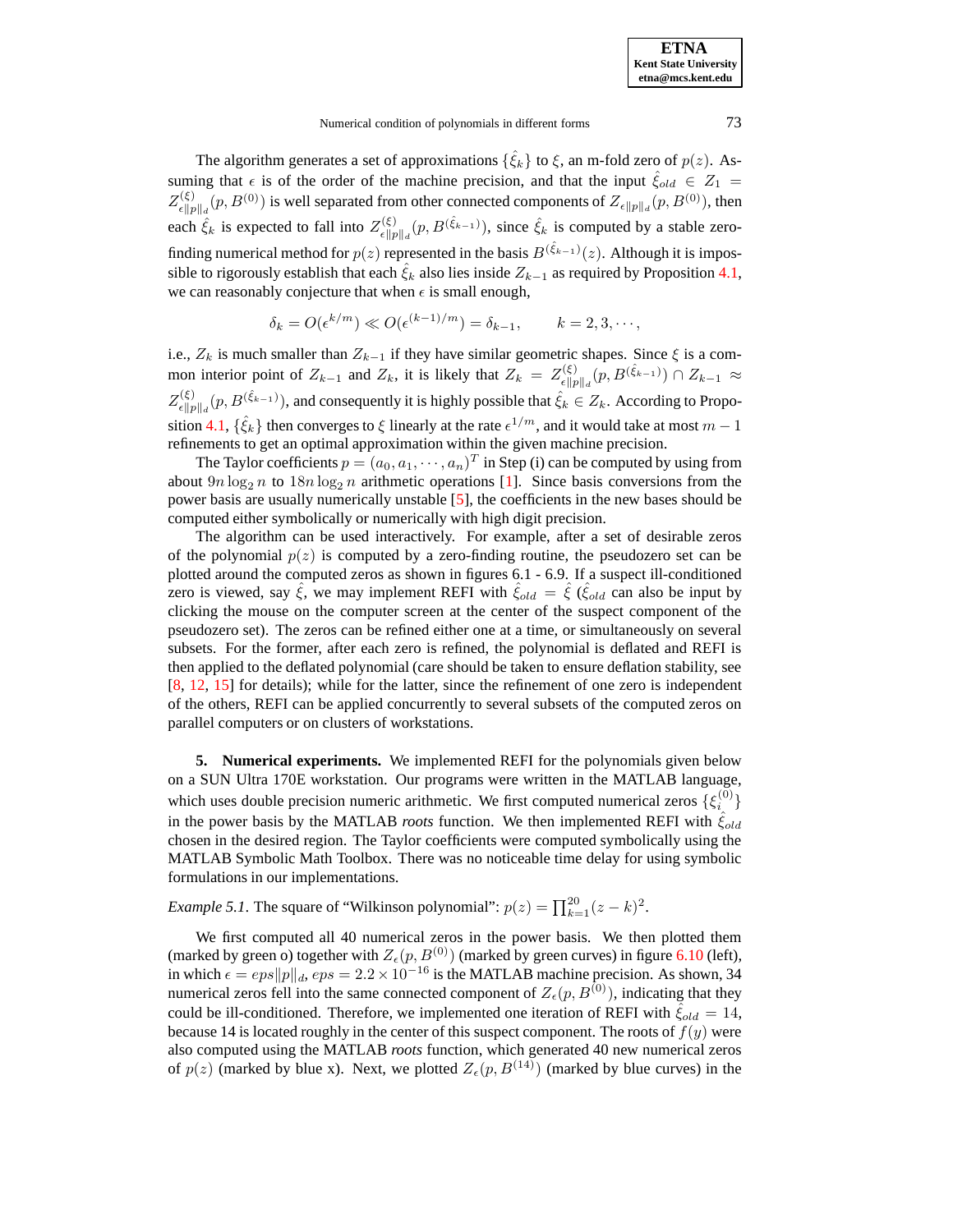same figure. Among a total of 80 numerical zeros, those that lie inside the set  $Z_{\epsilon}(p, B^{(0)}) \cap$  $Z_{\epsilon}(p, B^{(14)})$  are better approximations. All 40 x's and 9 o's fell into this set. Among them, we picked 9 o's (because they are closer to  $s = 0$  than those x's to  $s = 14$  in the same region) and 31 x's that are closer to  $s = 14$  as new approximations to the zeros of  $p(z)$ . figure [6.10](#page-20-0) (right) shows the approximation errors before REFI (marked by green o), after one iteration of REFI (marked by blue x), and the new approximations (marked by dot-dash line).

*Example* 5.2. The monic polynomial with the n-fold zero  $\xi = 10/11$ :  $p(z) = (z - 10/11)^n$ .

We first computed *n* zeros  $\{\xi_i^{(0)}\}$  $\binom{0}{i}$  in the power basis  $B^{(0)}(z)$ . We then arbitrarily picked an  $\xi_i^{(0)}$  as  $\hat{\xi}_{old}$  and implemented REFI with  $tol = 10^{-15}$ . The approximations at the k-th iteration are denoted by  $\{\xi_i^{(k)}\}\$ . Table [5.1](#page-8-0) gives, when the multiplicity of the roots increases, the number of refinements  $(k)$ , the accuracy improvement made by REFI, and the computed  $\epsilon$  that appears in the rate of convergence. In the 5-th column, we list  $\delta_0 = \epsilon_0^{1/m}$ , where  $\epsilon_0 = 2^{-1022}$  is the underflow threshold for IEEE double precision (see [\[2,](#page-10-14) p. 11]), m is the multiplicity of the zero  $\xi = 10/11$  (here,  $m = n$ ). It is interesting to notice that the approximations achieved by REFI (the 4-th column) almost coincide with the  $m$ -th root of the machine underflow threshold,  $\delta_0$ . This observation not only confirms the inequalities [\(4.1\)](#page-5-1) proved by Proposition [4.1,](#page-5-0) but also further indicates that any numerical approximation  $\xi$  to an *m*-fold zero of  $p(z)$ ,  $\xi$ , is subject to the constraint

# $O(|\hat{\xi} - \xi|) \ge \delta_0 = ($  the machine underflow threshold  $)^{1/m}$ ,

i.e.,  $|\hat{\xi} - \xi|^m = O(|p(\hat{\xi})|) > 0$  has to be machine representable. The numerical results suggest that REFI is able to improve computed polynomial zeros to the optimal numerical approximations under the given machine precision.

|             | No. of Refi. | Error before REFI      | Error after REFI                 |            | Computed     |
|-------------|--------------|------------------------|----------------------------------|------------|--------------|
| $n_{\rm c}$ | k.           | $\min_i \xi_i^{(0)}$ - | $\min_i  \xi_i^{(k)} $<br>$ \xi$ | $\delta_0$ | €            |
| 10          | 12           | 4.4507e-02             | 1.1111e-16                       | 1.7169e-31 | 1.5859e-13   |
| 20          | 27           | 2.9050e-01             | 1.7870e-15                       | 4.1435e-16 | 1.0656e-11   |
| 30          | 32           | 2.4666e-01             | 1.5771e-11                       | 5.5579e-11 | $1.0890e-10$ |
| 40          | 35           | 7.3744e-01             | 8.0332e-09                       | 2.0356e-08 | 3.5192e-10   |
| 50          | 37           | 9.2639e-01             | 3.3792e-07                       | 7.0299e-07 | 8.0302e-10   |

TABLE 5.1

*Error reduction for the zeros of*  $p(z) = (z - 10/11)^n$ 

<span id="page-8-0"></span>For  $n=40$ , figure [6.11](#page-20-1) (left) shows  $\{\xi_i^{(0)}\}$  (green o's),  $\{\xi_i^{(k)}\}$  (x's, each color represents an iteration of REFI) obtained by the first few refinements ( $k = 1, 2, \dots$ ); figure [6.11](#page-20-1) (right) shows  $\{\xi_i^{(k)}\}$  (x's), obtained from the last few refinements ( $k = \cdots, 34, 35$ ) and the exact multiple zero  $\xi$  (red +). Figure [6.12](#page-21-0) shows  $\min_i |\xi_i^{(k)} - \xi|$ , the error reduction of REFI for  $n = 40$ . It confirms the linear convergence of the algorithm with the rate  $\epsilon^{1/m}$ .

We attempted to refine all zeros computed in the power basis,  $\xi_i^{(0)}$ ,  $i = 1, \dots, n$ , for a set of test polynomials. For a polynomial  $p(z)$  satisfying

<span id="page-8-1"></span>(5.1) 
$$
Z_{\epsilon}^{(\xi_i)}(p, B^{(0)}) \cap Z_{\epsilon}^{(\xi_j)}(p, B^{(0)}) = \emptyset, \quad \forall i \neq j,
$$

where  $\epsilon = eps||p||_d$ , and  $\{\xi_i\}$  are exact zeros of  $p(z)$ , REFI is guaranteed to produce the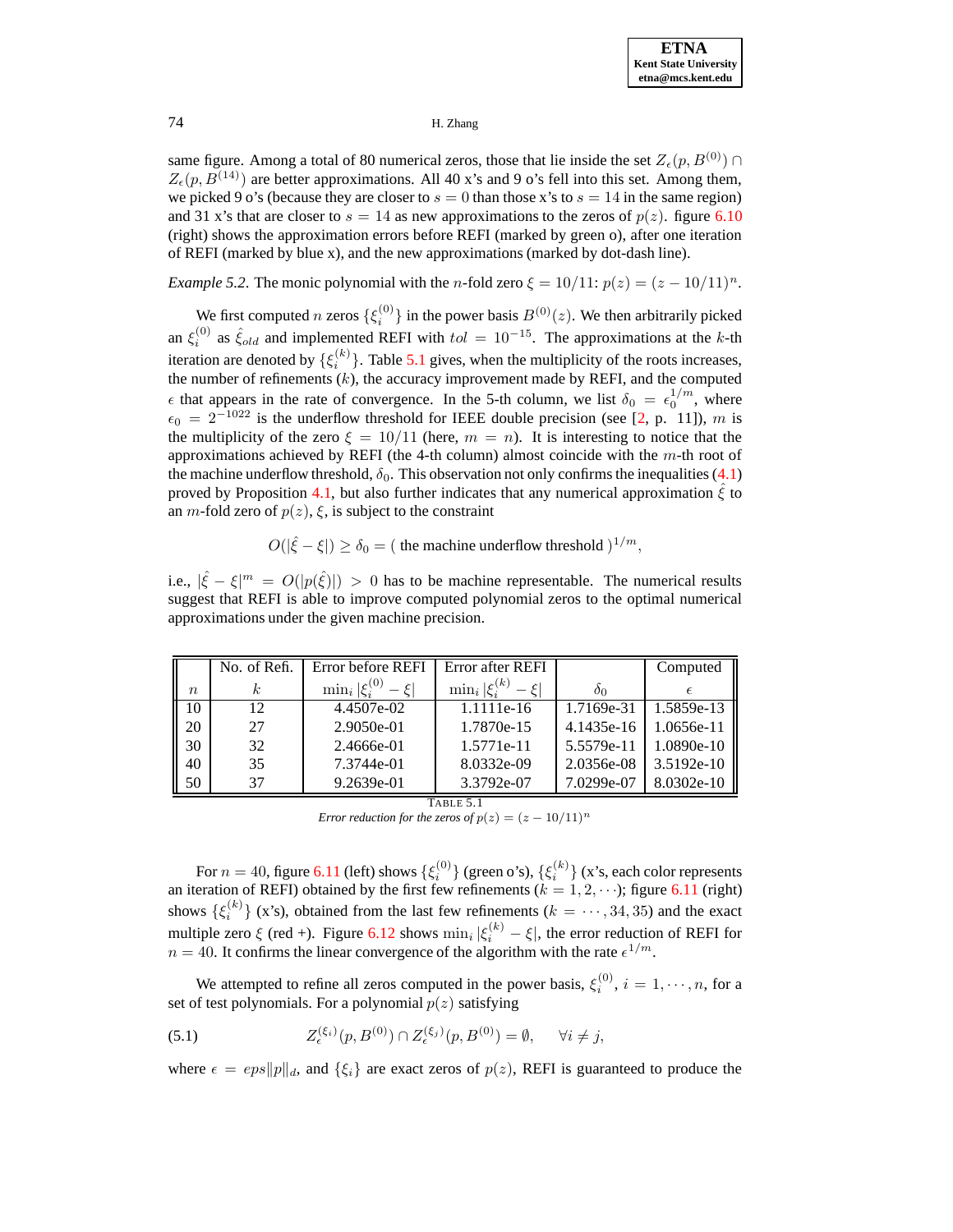optimal approximations to each  $\xi_i$  (in the meaning given by Example 5.2) by choosing  $\hat{\xi}_{old}$  =  $\xi_i^{(0)}$ . Table [5.2](#page-9-0) gives numerical results of REFI on

|  | <i>Example 5.3.</i> The scaled "Wilkinson polynomial": $p(z) = \prod_{k=1}^{20} (z - k/20)$ . |  |
|--|-----------------------------------------------------------------------------------------------|--|
|--|-----------------------------------------------------------------------------------------------|--|

|         | Error before REFI                           | Error after REFI                       | No. of Refi.     |
|---------|---------------------------------------------|----------------------------------------|------------------|
| $\xi_i$ | $\zeta_i^{(0)}$<br>- $\left. \xi_i \right $ | $\underline{\xi}_i^{(k)}$<br>$ \xi_i $ | $\boldsymbol{k}$ |
| 1/20    | 1.6453e-13                                  | 0                                      | 1                |
| 2/10    | 2.2462e-12                                  | 0                                      | 1                |
| 3/20    | 2.7104e-10                                  | 0                                      | 1                |
| 4/20    | 1.5041e-09                                  | 0                                      | 1                |
| 5/20    | 1.3142e-07                                  | 0                                      | 2                |
| 6/20    | 1.9093e-06                                  | 0                                      | $\mathfrak{2}$   |
| 7/20    | 1.5435e-05                                  | 0                                      | $\overline{c}$   |
| 8/20    | 8.5185e-05                                  | 0                                      | $\overline{2}$   |
| 9/20    | 3.5601e-04                                  | 0                                      | $\overline{2}$   |
| 10/20   | 1.1012e-03                                  | 0                                      | $\overline{c}$   |
| 11/20   | 2.9596e-03                                  | 0                                      | $\overline{c}$   |
| 12/20   | 5.2658e-03                                  | 0                                      | $\overline{c}$   |
| 13/20   | 9.2826e-03                                  | 0                                      | $\overline{2}$   |
| 14/20   | 1.0416e-02                                  | 0                                      | $\overline{2}$   |
| 15/20   | 8.8301e-03                                  | 0                                      | $\overline{2}$   |
| 16/20   | 6.5150e-03                                  | 0                                      | $\overline{2}$   |
| 17/20   | 2.7471e-03                                  | 0                                      | 1                |
| 18/20   | 9.8058e-04                                  |                                        | 1                |
| 19/20   | 1.9272e-04                                  | 1.1102e-16                             |                  |
| 20/20   | 1.8238e-05                                  | 0                                      |                  |

TABLE 5.2

*Error reduction for the zeros of*  $p(z) = \prod_{k=1}^{20} (z - k/20)$ *.* 

<span id="page-9-0"></span>For polynomials that fail to meet condition [\(5.1\)](#page-8-1), i.e., when there exists  $Z_{\epsilon}^{(\xi_i)}(p, B^{(0)})$ that contains more than one distinct zero of  $p(z)$ , REFI is able to generate at least one optimal approximation to a zero  $\xi_j \in Z_{\epsilon}^{(\xi_i)}(p, B^{(0)})$ . Conceptually, the rest of the zeros in  $Z_{\epsilon}^{(\xi_i)}(p, B^{(0)})$  can be approximated to their optimal approximations by removing the accepted approximation of  $\xi_j$  in the manner similar to the approaches of [\[8,](#page-10-12) [12,](#page-10-13) [15\]](#page-10-3), and then applying REFI to the deflated polynomial. However, we encounted numerical difficulties in deflation stability for high-degree polynomials with multiple zeros, e.g.,  $p(z)$  in Example 5.1. Since polynomial deflation is a challenging research topic of its own, and is beyond the consideration of this paper, we would leave it for future investigation.

## **6. Concluding remarks.**

- REFI is independent of the zero-finding algorithm by which the original zero approximations  $\{\xi_i^{(0)}\}$  $\binom{10}{i}$  are computed, and can be adapted to any numerical scheme that is used for computing zeros of  $f(y)$  at Step (ii) to reduce the approximation errors in  $\{\xi_i^{(0)}\}.$
- REFI is a local algorithm mixing symbolic and numerical computations. For lowdegree polynomials, computational speed is not a concern. The high-degree poly-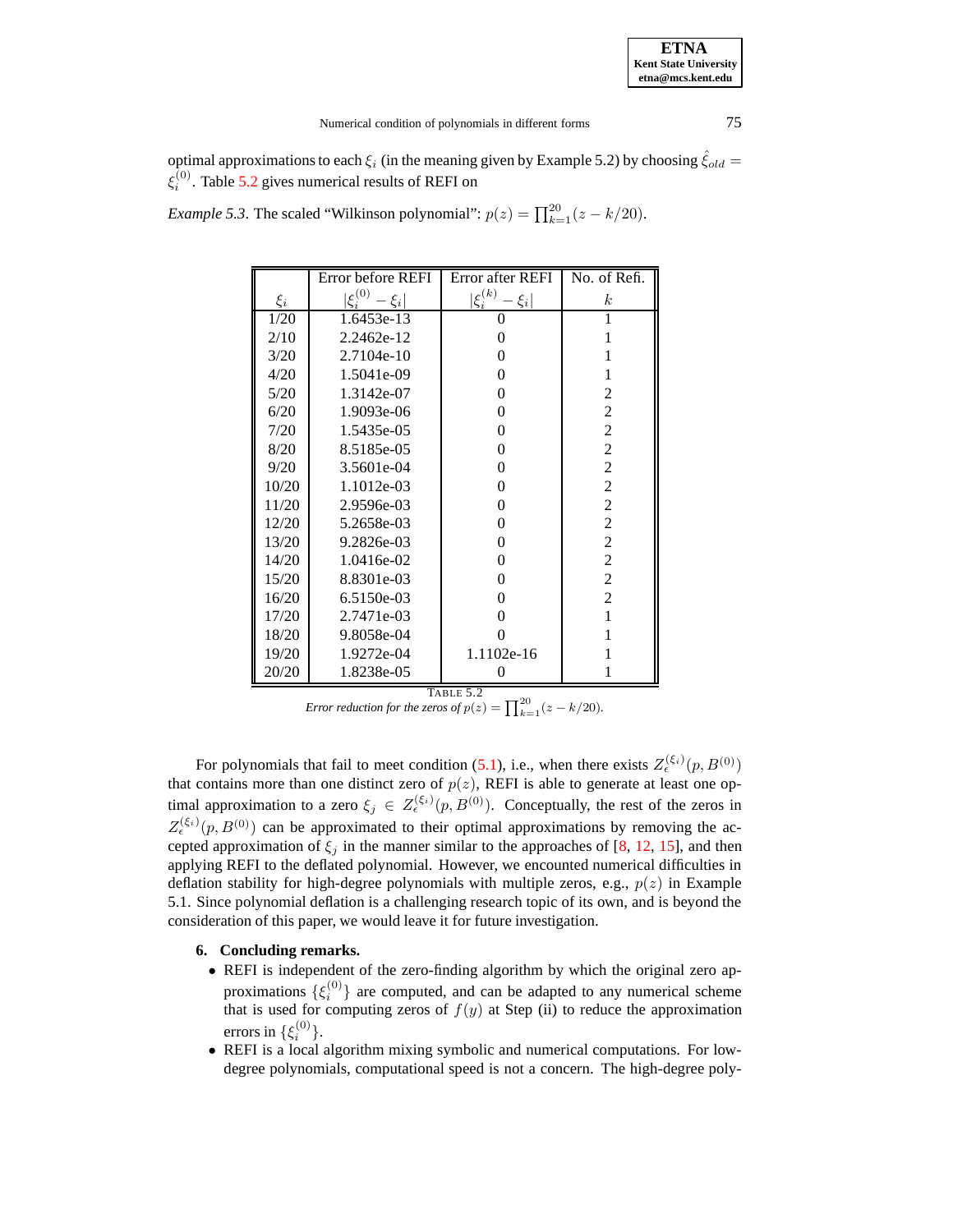nomials encountered in practice are usually sparse. Moreover, only a small subset of their zero set is generally of interest (see [\[7\]](#page-10-0)). In this situation, REFI could be implemented at reasonable cost by exploring sparse data structure at Step (i) and by adopting more efficient numerical local zero-finding algorithm at Step (ii). Readers may refer to [\[11\]](#page-10-2) for available local zero-finding methods.

**Acknowledgements**. I would like to thank Prof. James Madden of Louisiana State University for interesting discussions and careful reading of the manuscript.

#### REFERENCES

- <span id="page-10-14"></span><span id="page-10-11"></span>[1] D. BINI AND V. PAN, *Polynomial and Matrix Computations, Vol. 1: Fundamental Algorithms, Birkhäuser,* Boston, Cambridge, MA, 1994.
- [2] J. W. DEMMEL, *Applied Numerical Linear Algebra*, SIAM, 1997.
- <span id="page-10-7"></span>[3] A. EDELMAN AND H. MURAKAMI, *Polynomial roots from companion matrix eigenvalues*, Math. Comp., 64 (1995), pp. 763–776.
- <span id="page-10-6"></span><span id="page-10-5"></span>[4] R. FAROUKI AND V. RAJAN, *On the numerical condition of polynomials in Bernstein form*, Comput. Aided Geom. Design, 4 (1987), pp. 191–216.
- [5] , *Algorithms for polynomials in Bernstein form*, Comput. Aided Geom. Design, 5 (1988), pp. 1–26.
- <span id="page-10-4"></span>[6] W. GAUTSCHI, *Questions of numerical condition related to polynomials*, in Studies in Numerical Analysis, G. H. Golub, ed., MAA Studies in Math., 24 (1984), pp. 140–177.
- <span id="page-10-0"></span>[7] L. GONZALEZ-VEGA, *The needs of industry for polynomial system solving*, FRISCO Consortium (LTR 21.024), 1997.
- <span id="page-10-12"></span>[8] M. A. JENKINS AND J. TRAUB, *Algorithm 419: Zeros of a complex polynomial*, Comm. ACM, 15 (1972), pp. 97–99.
- [9] J. MCNAMEE, *A bibliography on roots of polynomials*, J. Comput. Appl. Math., 47 (1993), pp. 391–394.
- <span id="page-10-8"></span><span id="page-10-2"></span><span id="page-10-1"></span>[10] R. MOSIER, *Root neighborhoods of a polynomial*, Math. Comp., 47 (1986), pp. 265–273.
- <span id="page-10-13"></span>[11] V. Y. PAN, *Solving a polynomial equation: some history and recent progress*, SIAM Rev., 39 (1997), pp. 187– 220.
- <span id="page-10-9"></span>[12] B. PARLETT, *Laguerre's method applied to the matrix eigenvalue problem*, Math. Comp., 18 (1964), pp. 464– 485.
- [13] K. C. TOH AND L. N. TREFETHEN, *Pseudozeros of polynomials and pseudospectra of companion matrices*, Numer. Math., 68 (1994), pp. 403–425.
- <span id="page-10-10"></span><span id="page-10-3"></span>[14] L. N. TREFETHEN AND D. BAU, *Numerical Linear Algebra*, SIAM, 1997.
- [15] J. WILKINSON,*Rounding Errors in Algebraic Processes*, Prentice-Hall, Englewood Cliffs. NJ, 1963.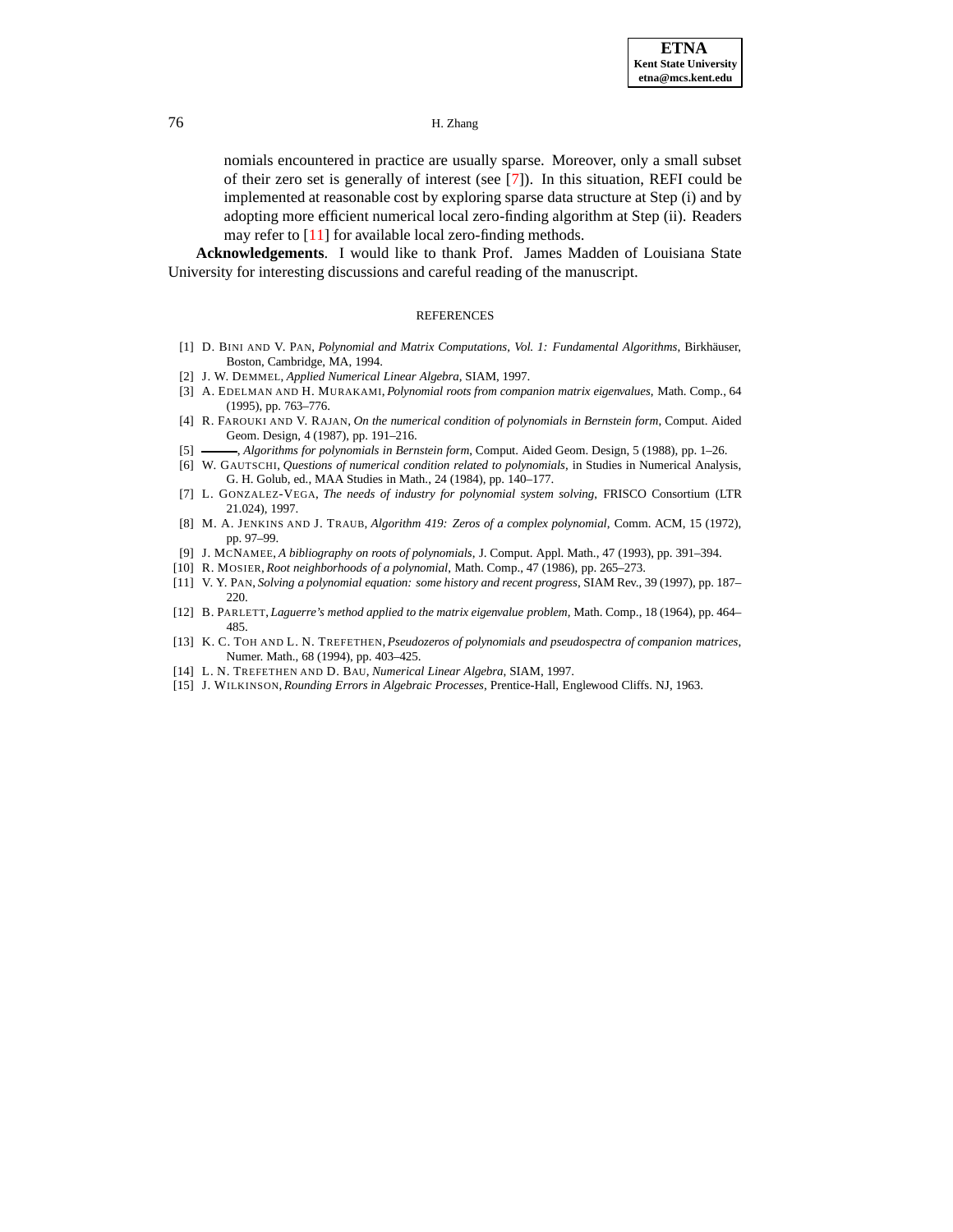

FIG. 6.1. *Pseudozero sets for the scaled* "Wilkinson polynomial":  $p(z) = \prod_{k=1}^{20} (z - k/20)$ *.*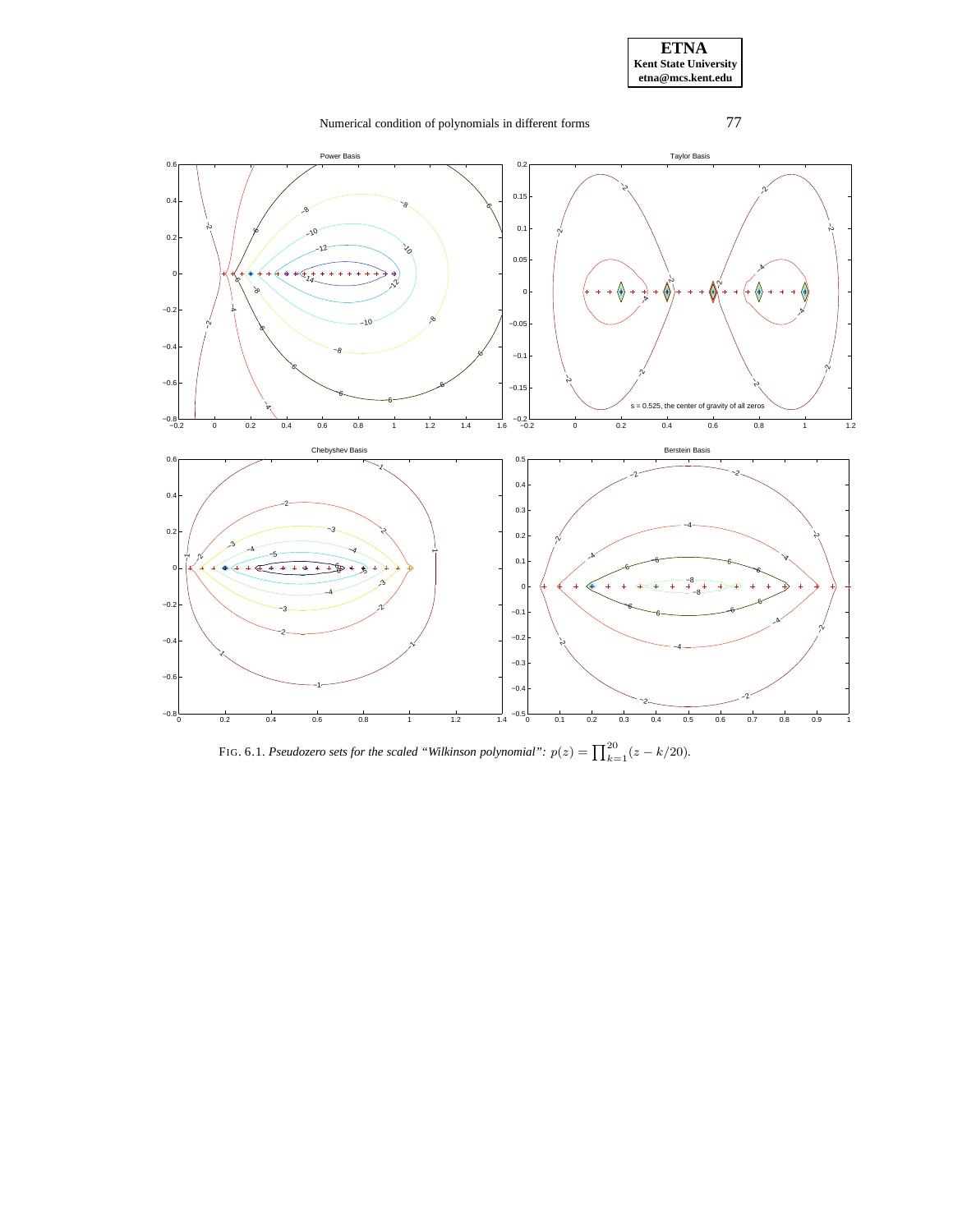





FIG. 6.2. *Pseudozero sets for the Chebyshev polynomial of degree 20.*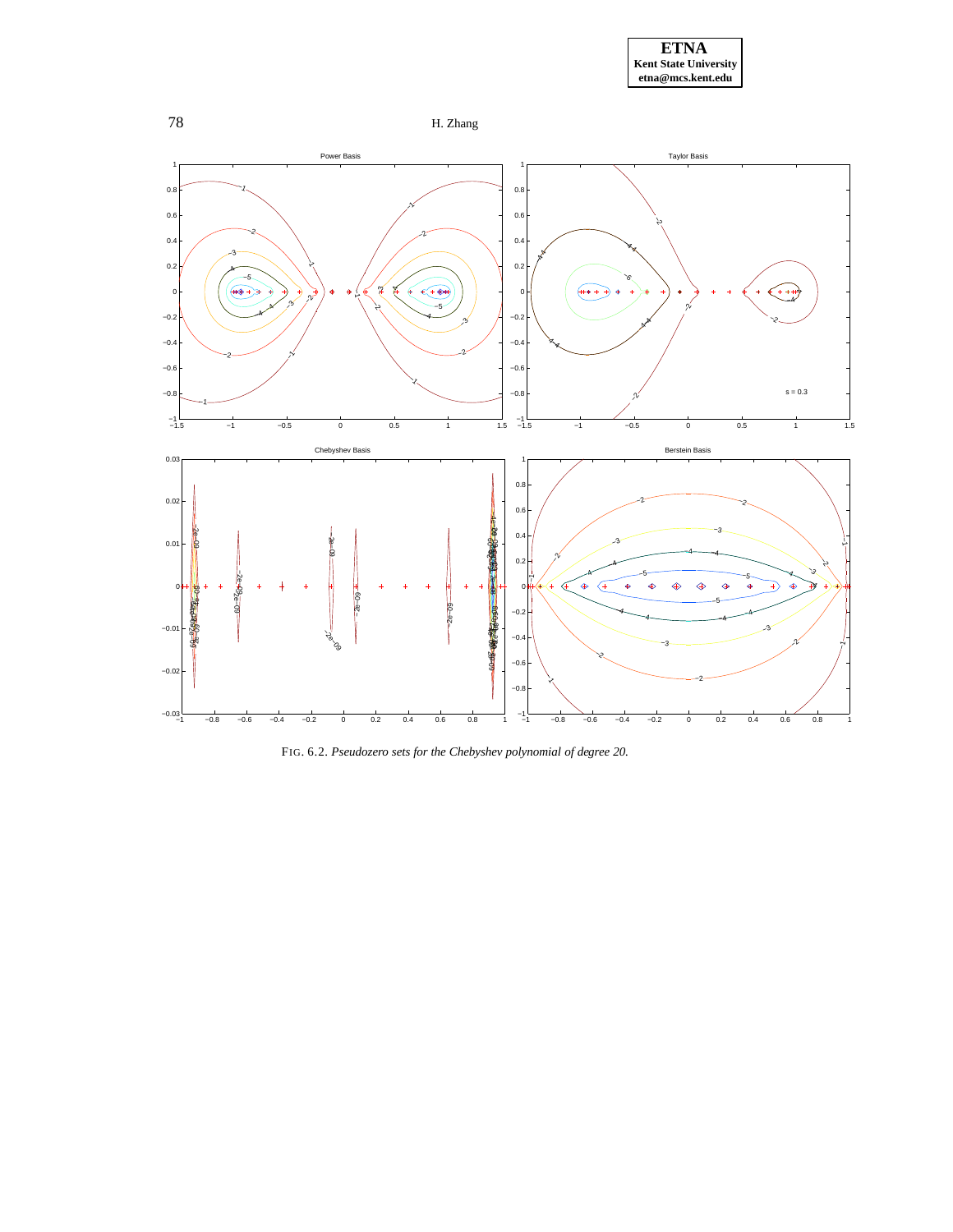

FIG. 6.3. *Pseudozero sets for the monic polynomial with zeros equally spaced on the curve*  $z = x + i \sin(\pi x), -1 \le x \le 1.$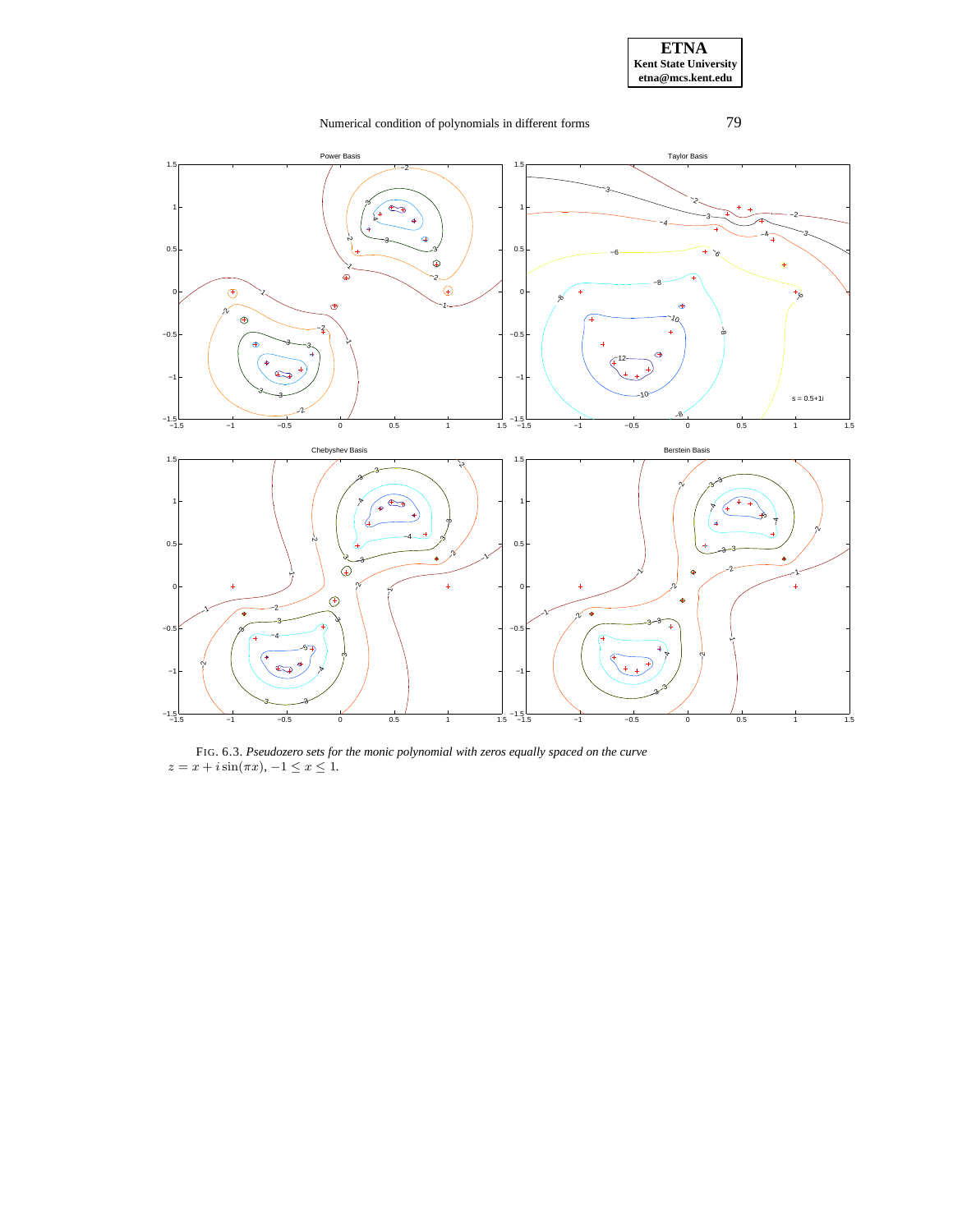





FIG. 6.4. *Pseudozero sets for*  $p(z) = \sum_{k=0}^{20} (10z)^k / k!$ .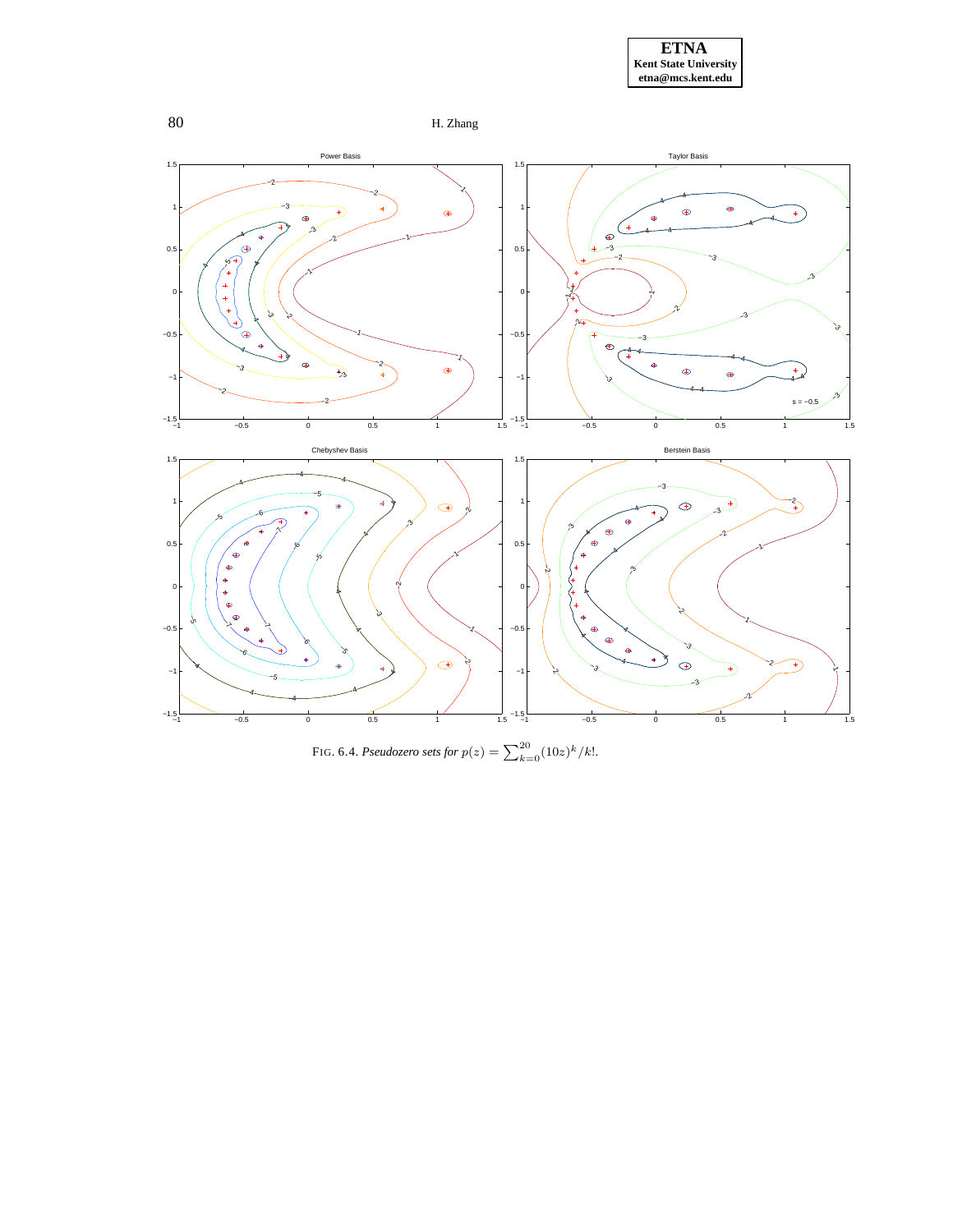

FIG. 6.5. Pseudozero sets for the monic polynomial with zeros:  $10/11 - 2^{-k}$ ,  $k = 1, 2, \cdots, 20$ .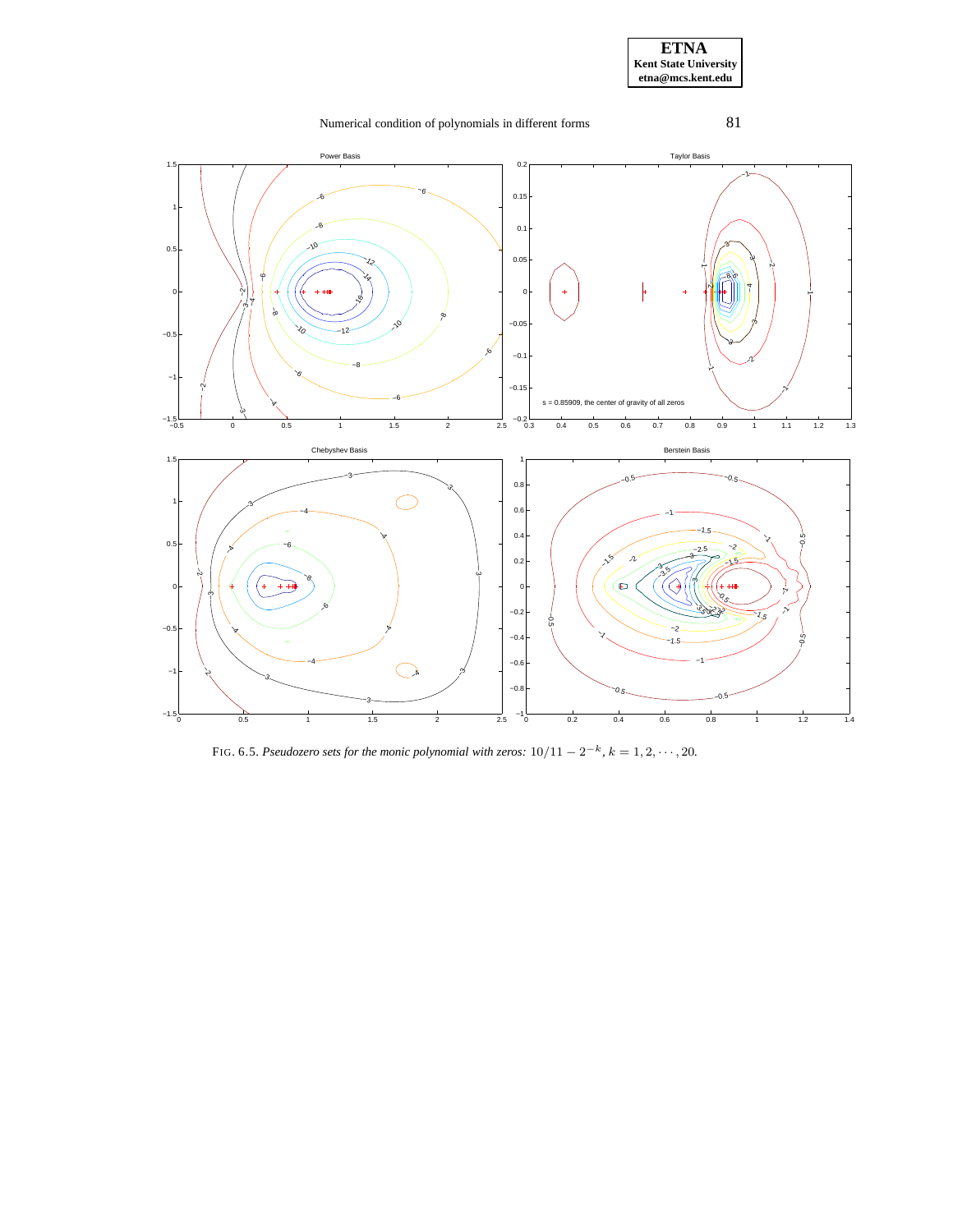



FIG. 6.6. *Pseudozero sets for*  $p(z) = (z - 10/11)^{20}$ .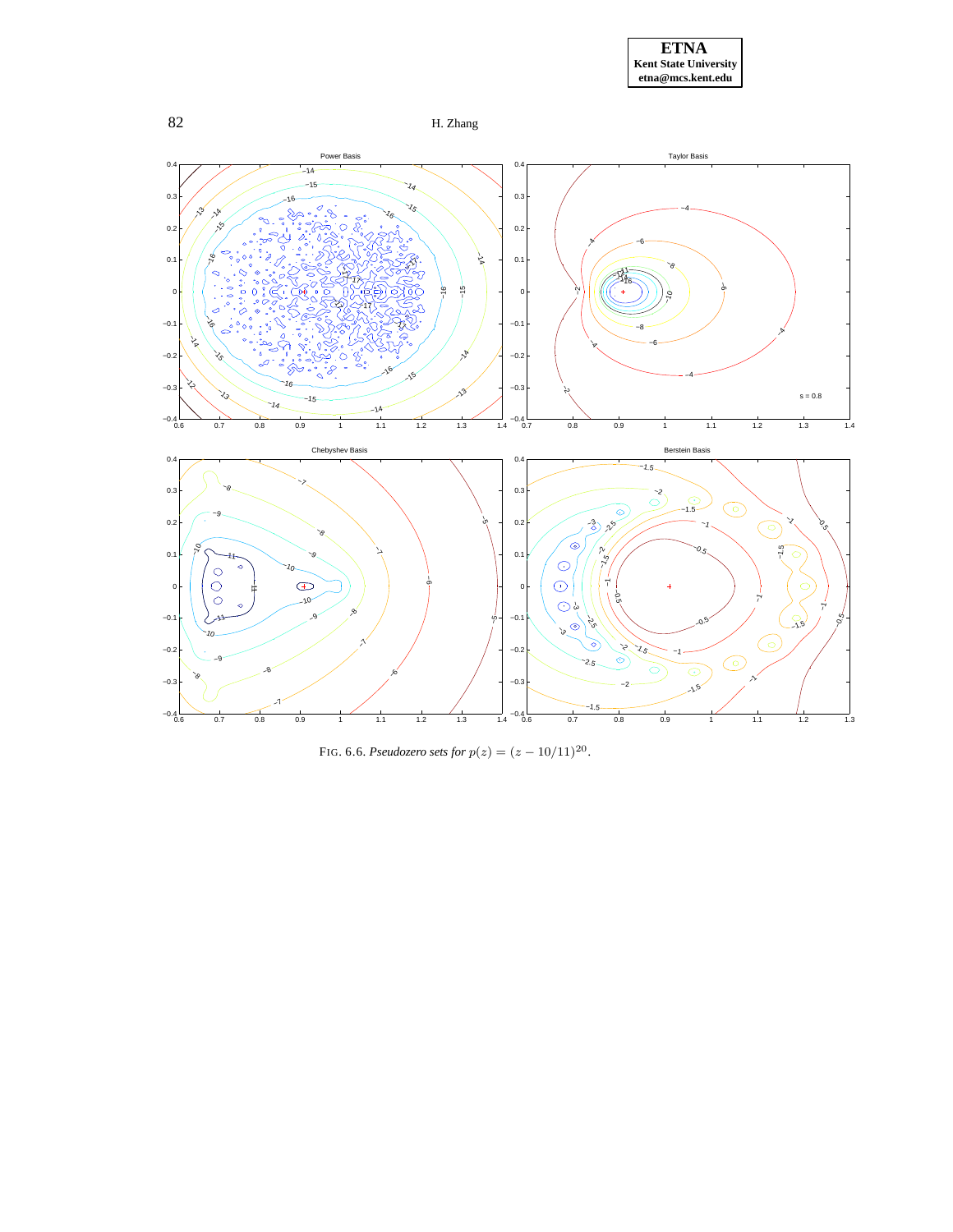

FIG. 6.7. *Pseudozero sets for the monic polynomial with zeros:*  $2^{-19}$ ,  $2^{-18}$ ,  $\cdots$ , 1.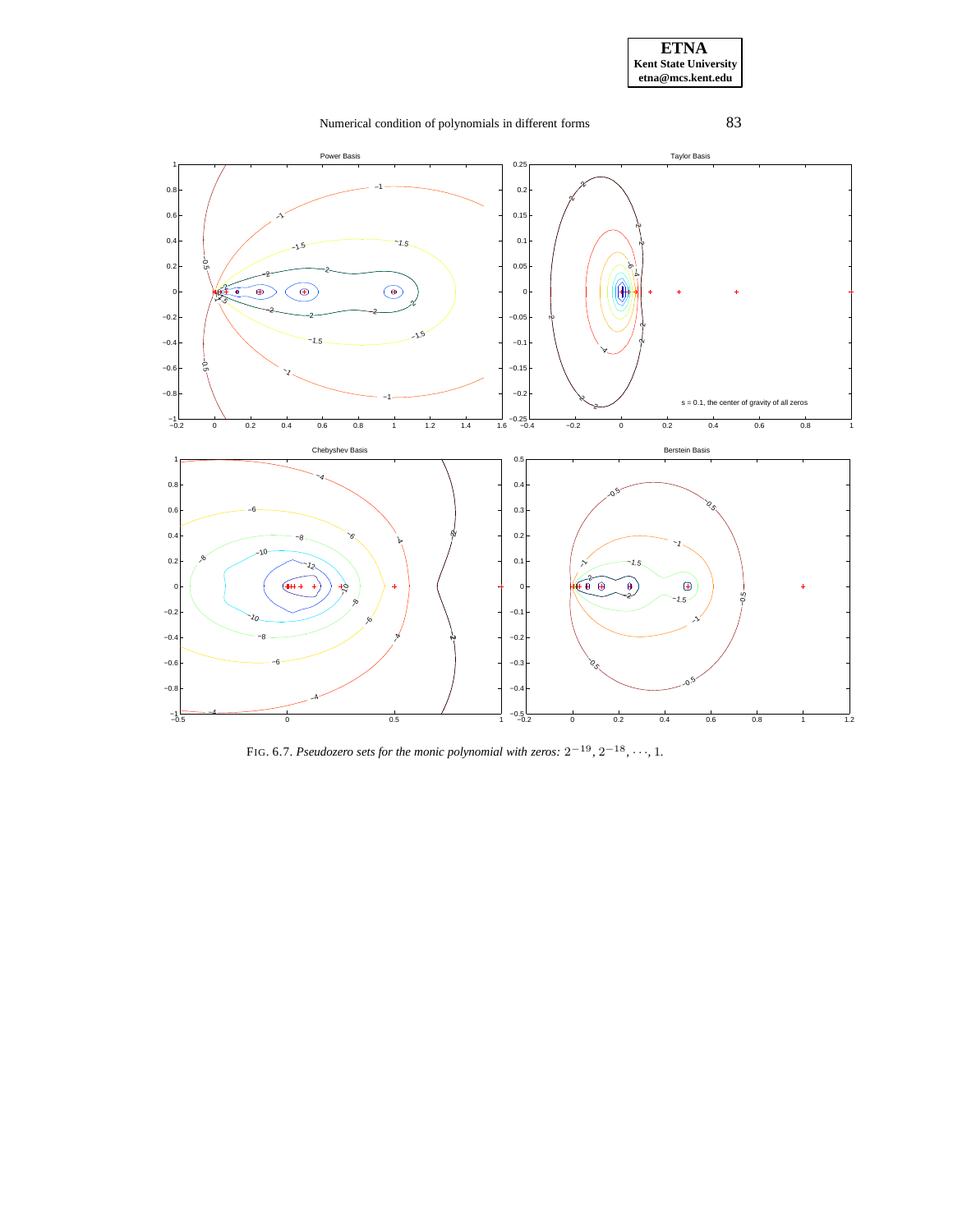





FIG. 6.8. *Pseudozero sets for the polynomials*  $p_1(z) = 1 + z + z^2 + \cdots + z^{20}$ ,  $p_2(z) = (1 + z + z^2 + \dots + z^{10})^2$ , and  $p_3(z) = (1 + z + z^2 + \dots + z^5)^4$ . *Left-hand column: in the power basis; Right-hand column: in the Taylor basis.*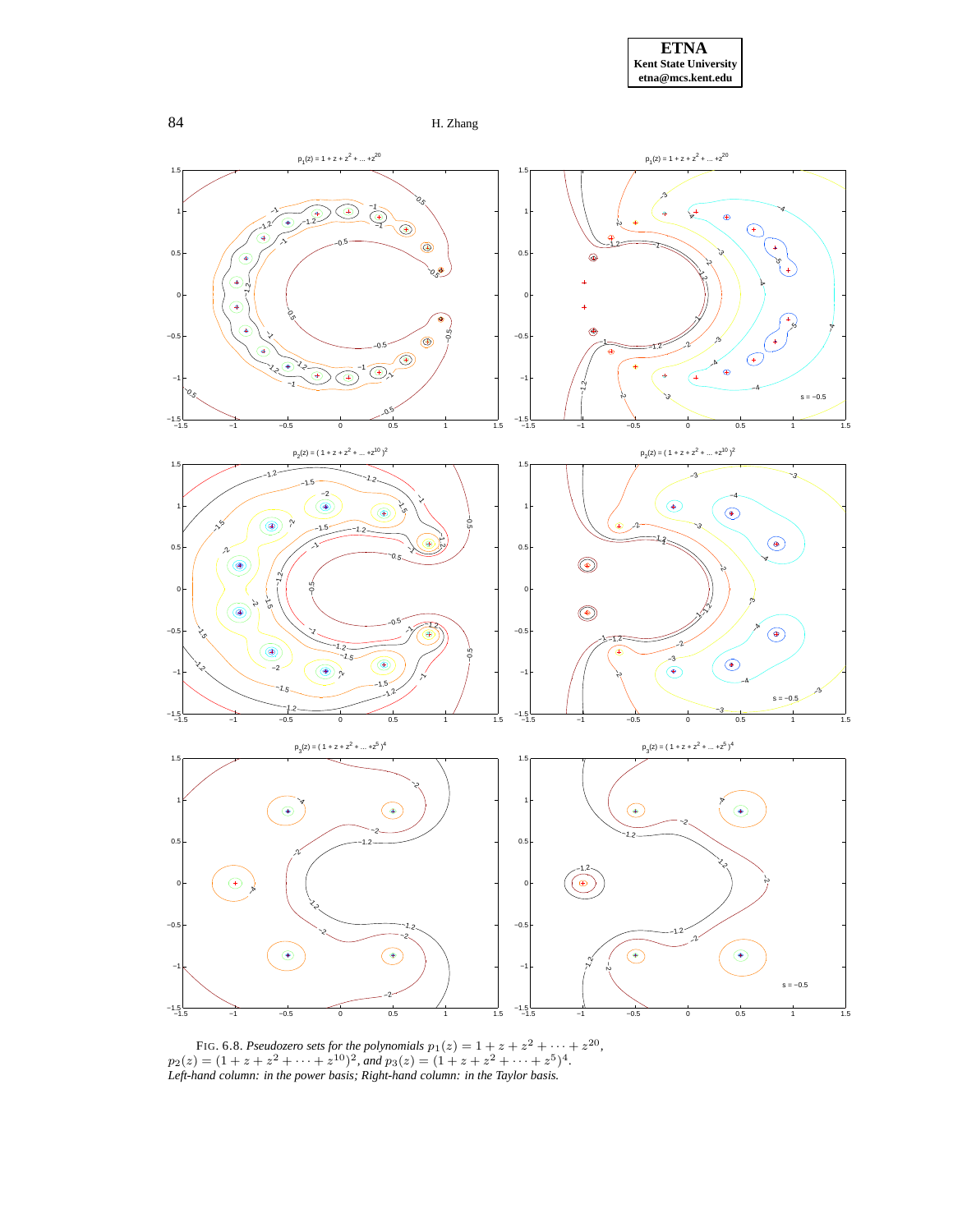

FIG. 6.9. *Pseudozero sets for the polynomials*  $p_1(z) = 1 + z + z^2 + \cdots + z^{20}$ ,  $p_2(z) = (1 + z + z^2 + \dots + z^{10})^2$ , and  $p_3(z) = (1 + z + z^2 + \dots + z^5)^4$ . *Left-hand column: in the Chebyshev basis; Right-hand column: in the Bernstein basis.*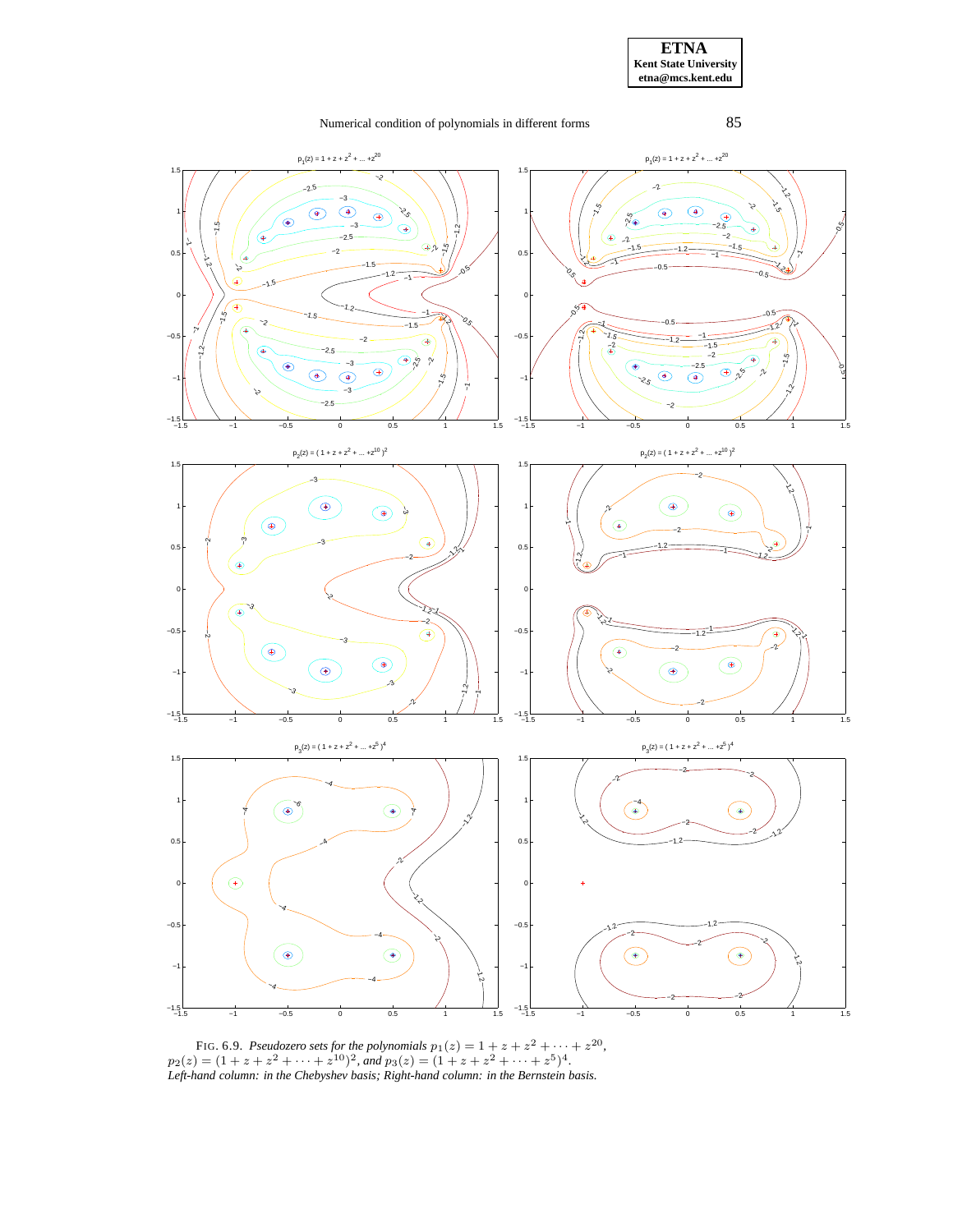





<span id="page-20-0"></span>*Left: exact zeros* (red +); *computed zeros in* the *basis*  $B^{(0)}$  (green *o*) and  $Z_{\epsilon}(p, B^{(0)})$  (green *curves*); *computed zeros in the basis*  $B^{(14)}$  *(blue x) and*  $Z_{\epsilon}(p, B^{(14)})$  *(blue curves).* Right: approximation errors in the basis  $B^{(0)}$  (green o), in the basis  $B^{(14)}$  (blue x), and the new approximation *errors (dot-dash line).*



<span id="page-20-1"></span>